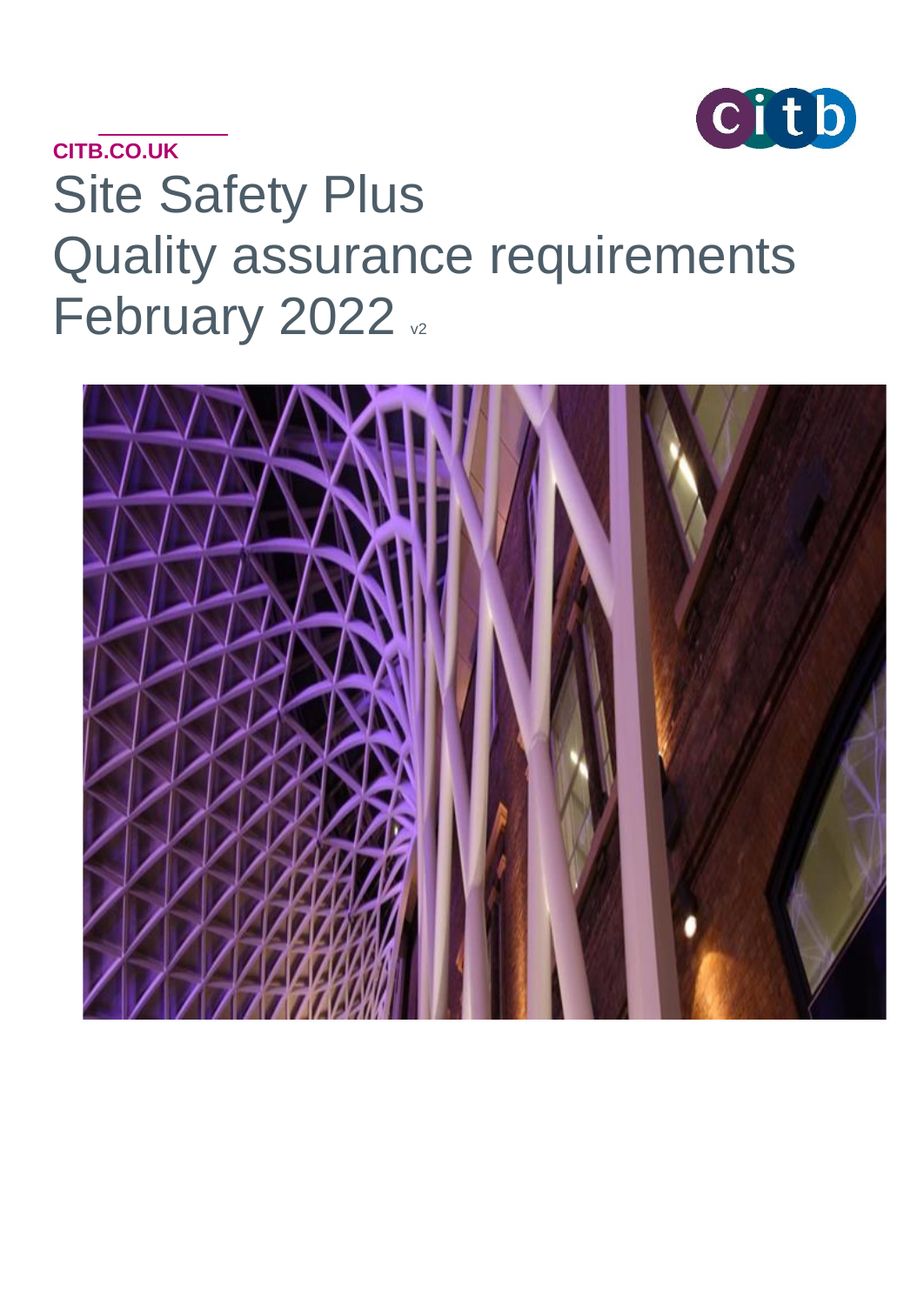Published by CITB, Sand Martin House, Bittern Way, Fletton Quays, Peterborough, PE2 8TY

#### © **Construction Industry Training Board 2017**

First published December 2017

Updated January 2018, April 2018, May 2018, July 2018, September 2020(v1), September 2020(v2), September 2020(v3), February 2021 (v1), March 2021 (v1), November 2021 v1, February 2022 v1, February 2022 v2

SSP, SMSTS, SSSTS, HSA, DRHS and SEATS are all registered trademarks of the Construction Industry Training Board.

CITB is registered as a charity in England and Wales (Reg No 264289) and in Scotland (Reg No SC044875)

CITB has made every effort to ensure that the information contained within this publication is accurate. Its content should be used as guidance only and not as a replacement for current regulations, existing standards or as a substitute for legal advice and is presented without any warranty, either express or implied, as to its accuracy. In no event will CITB be liable for any damages arising from reliance upon its content.

All rights reserved. No part of this publication may be reproduced, stored in a retrieval system or transmitted in any form or by any means, electronic, mechanical, photocopying, recording or otherwise, without the prior permission in writing from CITB save that it may be read and saved by the original recipient, for whose private use it was originally intended.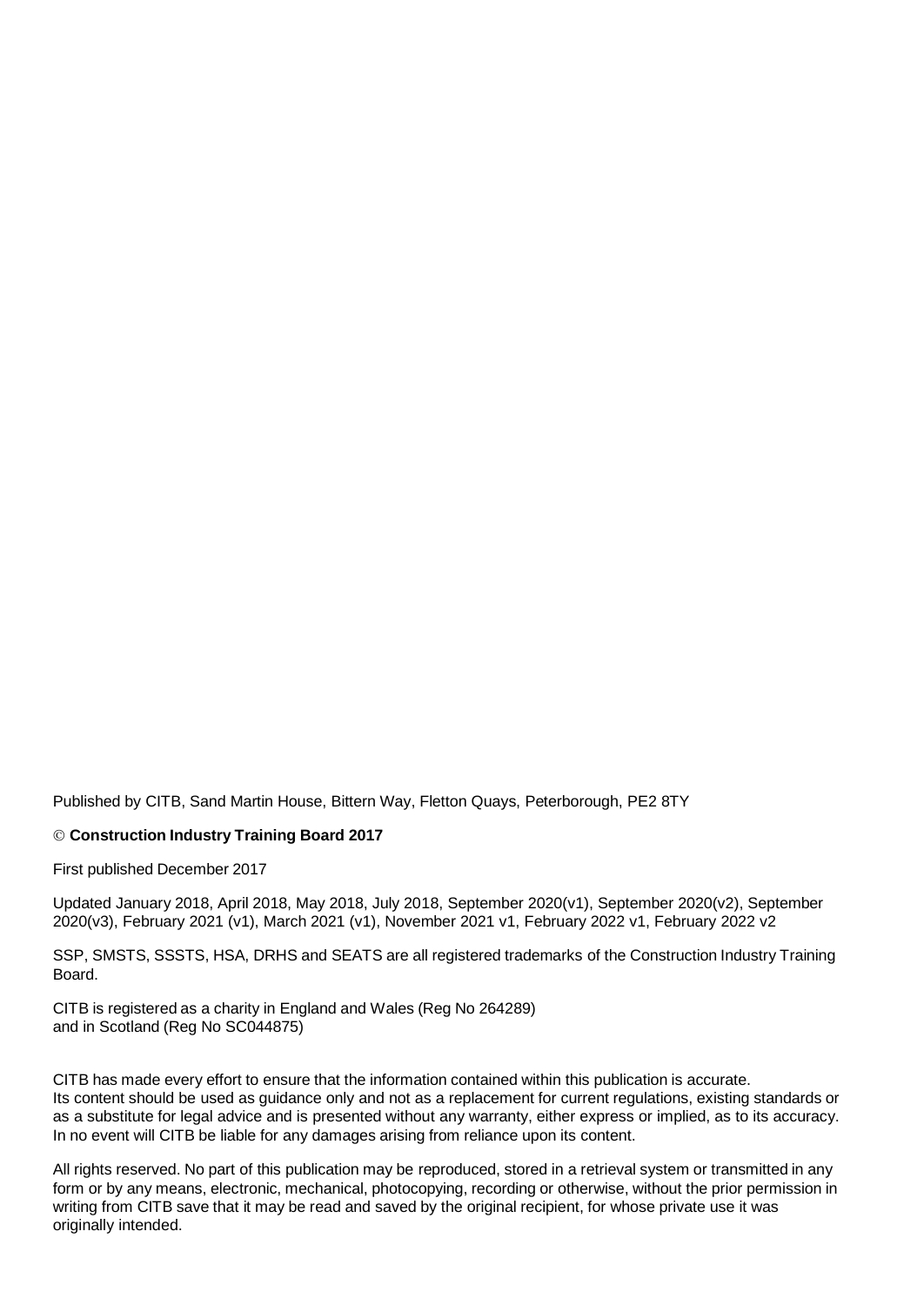# **Contents**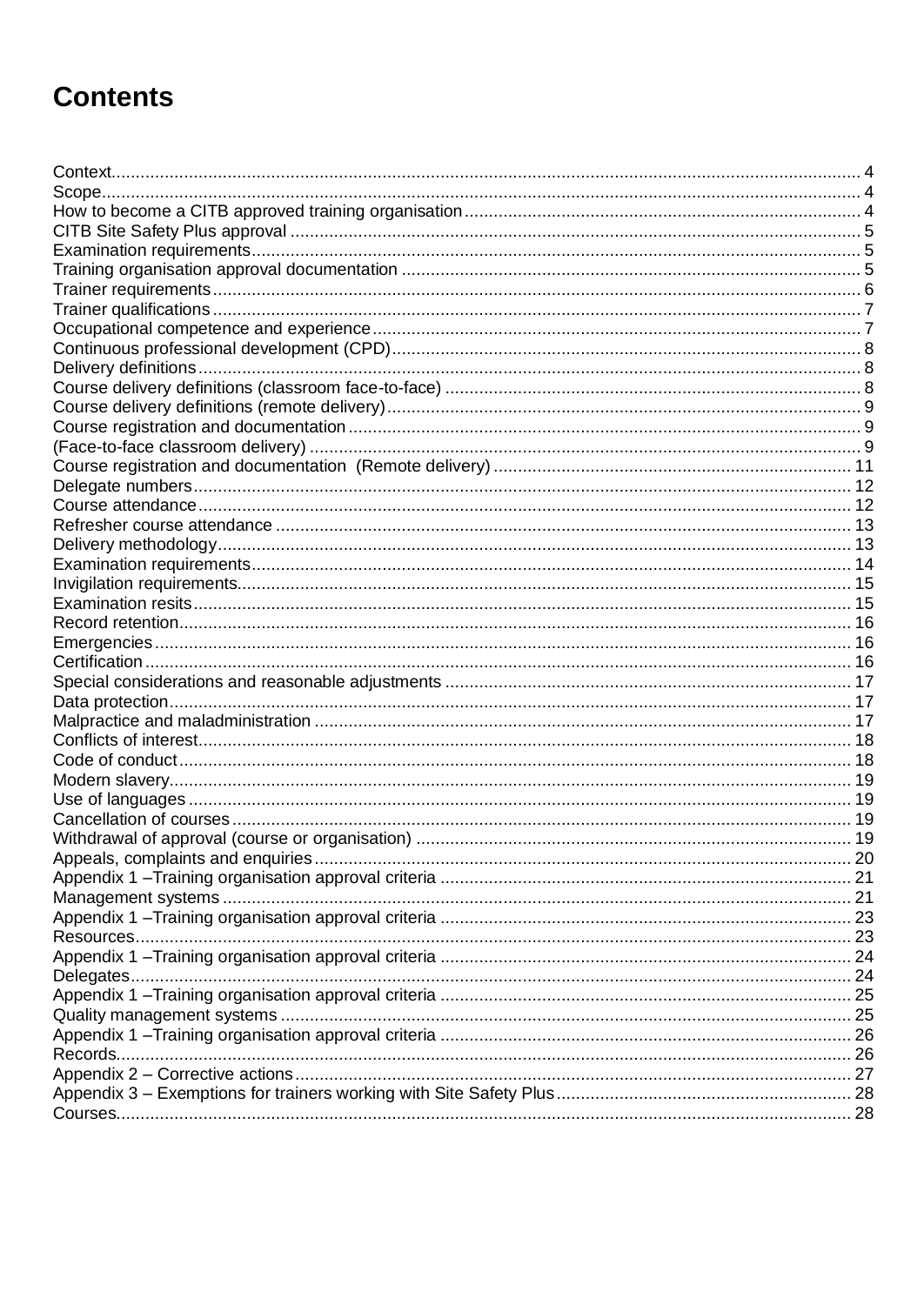## <span id="page-3-0"></span>**Context**

- 1. The Construction Industry Training Board (CITB) is responsible for the awarding of certificates for Site Safety Plus. CITB must be notified of all delegates prior to certification.
- 2. To ensure the course delivery is robust and meets the requirements set out in the Scheme Rules, CITB will conduct face-to-face and remote quality assurance interventions associated with, but not limited to, the following:
	- Training organisation approval
	- Course approval
	- Trainer approval
	- Monitoring audits
	- Observation of training delivery.
- 3. This document has been designed to support the delivery and maintain the quality of the Site Safety Plus suite of training products and should be used in conjunction with the forms of agreement for CITB Site Safety Plus training organisations and the CITB standard terms and conditions for training organisations.

#### <span id="page-3-1"></span>**Scope**

- 4. The publications that form the scope of this document are:
	- CITB standard terms and conditions (Agreement)
	- Forms of agreement
	- Site Safety Plus scheme rules (published appendices)
	- Site Safety Plus quality assurance requirements
	- CDM regulations 2015
	- **GE** publications
	- XA6 delegate workbook and case studies.

#### <span id="page-3-2"></span>**How to become a CITB approved training organisation**

- 5. To become a CITB approved training organisation for Site Safety Plus you must meet the approval criteria listed in this document and demonstrate compliance with the standard terms and conditions and the forms of agreement.
- 6. You will need to provide evidence of your compliance, against this document, to the senior quality consultant during your approval visit. This will also form the basis of future audit visits and interventions in demonstrating your continued compliance.
- 7. The approval criteria (Appendix 1) detail the documents, processes and staff you will need to deliver these courses.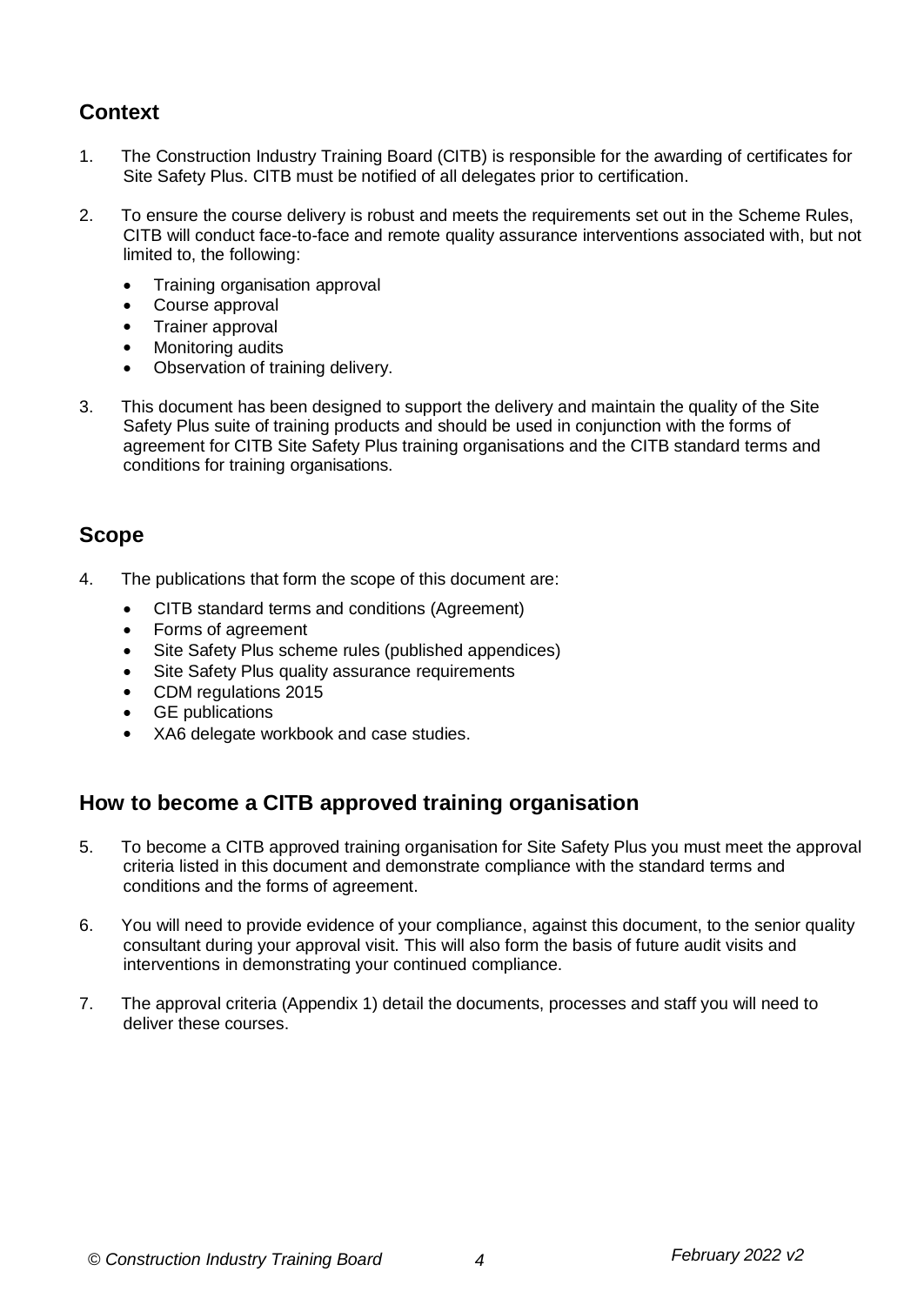## <span id="page-4-0"></span>**CITB Site Safety Plus approval**

- 8. You must be approved by CITB prior to delivering any Site Safety Plus course(s) specific to your approval. CITB will not recognise or certificate any course that is delivered prior to your approval. Your approval is subject to your ongoing compliance with the scheme documentation and contractual agreements.
- 9. As a training organisation, you can deliver the Site Safety Plus course(s) either at your training organisation's premises or at a venue that meets the requirements of CITB, as listed below:
	- The venue must have adequate welfare facilities
	- You must provide a video link to CITB's quality assurance team through either MS Teams, Skype or Zoom for face-to-face delivery of courses to allow for remote monitoring
	- Classroom areas must be appropriate for training, with adequate lighting and ventilation
	- Each delegate must have a desk with an unobstructed view of the trainer and any presentations
	- Delivery methods should be suitable for the number of delegates on each course
	- The venue must meet with the HSE's requirements possible reference to what welfare facilities should consist of (regulation) for use as a training or conference facility and/or the Health and Safety at Work etc. Act (HSWA) requirements for in-centre or company courses.
- 10. You are accountable for all elements relating to the delivery and quality assurance of the Site Safety Plus course(s) that you have been approved to deliver. Therefore, any element required for the delivery of the course(s) including premises commissioned or conducted through peripatetic or sub-contracted staff is the sole responsibility of the training organisation registering and delivering the course(s). You are reminded not to subcontract as per clause 11 of the contract.

#### <span id="page-4-1"></span>**Examination requirements**

11. Examination rooms must meet the requirements (detailed in paragraph 93-101 prior to any examination being administered.

#### <span id="page-4-2"></span>**Training organisation approval documentation**

- 12. During the approval visit, CITB will require documentation on the following to be made available:
	- Quality management system detailing how you monitor your SSP provision
	- Schemes of work and lesson plans to be used by the training staff, developed and owned by the centre
	- Booking process
	- Safeguarding (where appropriate)
	- Initial assessment documentation and process
	- Appeals and complaints
	- Organisational chart (showing delivery and management of scheme)
	- Reasonable adjustments and special considerations
	- Invigilation of examinations
	- Health, safety and welfare
	- Malpractice, maladministration and counter fraud
	- Whistleblowing
	- Conflict of interest
	- Internal auditing and quality assurance
	- Equal opportunities and diversity (EO&D)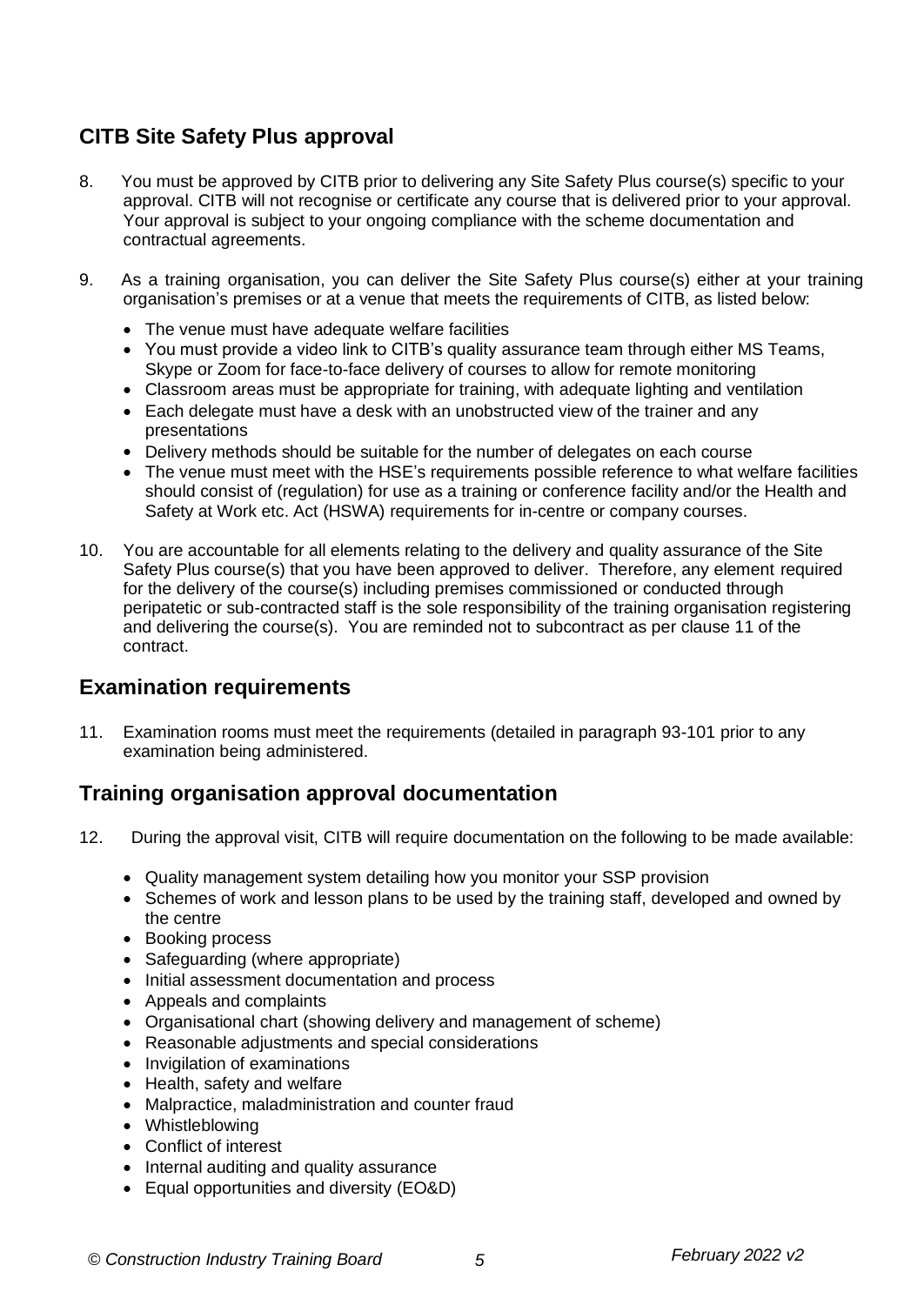- General data protection Regulation (GDPR)
- Service level agreements for peripatetic staff
- Modern slavery
- ICO Registration
- 13. You will also need to make the following information available:
	- Records and supporting evidence for each of your trainers' applications for approval and CPD records
	- Evidence for trainers and quality assurance staff who work and/or hold approval at other training organisation(s)
	- Insurances, including Public Liability (£5m), Employers' Liability (minimum as required by law) and Professional Indemnity (£2m) as stated in the forms of agreement
	- Evidence of sufficient management experience to support the delivery of the Site Safety Plus course(s).
- 14. Your approval will allow you to deliver in England, Wales and Scotland. For Northern Ireland approval please see Clause 2.3 of the CITB standard terms. Remote delivery must be hosted in Great Britain.
- 15. CITB will provide you with guidance and support to assist you in meeting the approval requirements. Further support is available through the senior quality consultant team who are based throughout Great Britain. You can arrange an advisory visit (subject to fee) to help you with the approval process by contacting CITB.
- 16. Once you have the documents and processes in place you can contact CITB <https://myportal.citb.co.uk/register-online/> to proceed with your application and start the approval process. Following the approval process, you will either be approved, receive an action plan or be declined for approval.
- 17. Approval is given when all the requirements have been met, and your contract has been signed by CITB and your organisation. Once this is in place you can then start notifying and delivering the course(s) for which you have been approved.
- 18. Summary approval will be issued where there are minor updates required that, in the reasonable opinion of CITB, do not present a risk to approval status and can be remedied within the first 30 days of approval. Failure to meet the actions set and agreed within the prescribed timescale will result in the training organisation's approval status being suspended or removed.
- 19. An action plan will be issued where, in the reasonable opinion of CITB, the approval requirements have not been met. You will receive a written action plan that will give clear guidance, advice and a realistic timescale for the actions to be completed. You will not be approved during this period and, as a result, you will be unable to deliver the Site Safety Plus course(s) for which you applied, until you have completed your action plan in full, have the agreement of your senior quality consultant and approval has been recommended.

## <span id="page-5-0"></span>**Trainer requirements**

20. All training organisations, approved by CITB to deliver the Site Safety Plus suite of courses, **must**  use **only** trainers that are registered to their training organisation. Trainers must be suitably qualified and meet the trainer criteria (as detailed in paragraphs 23 and 24). CITB will audit all records during the trainer approval process to ensure the training organisation has applied due diligence to the application for approval of their trainers. Trainer approval applies to all trainers, even those trainers who hold an approval at other centres.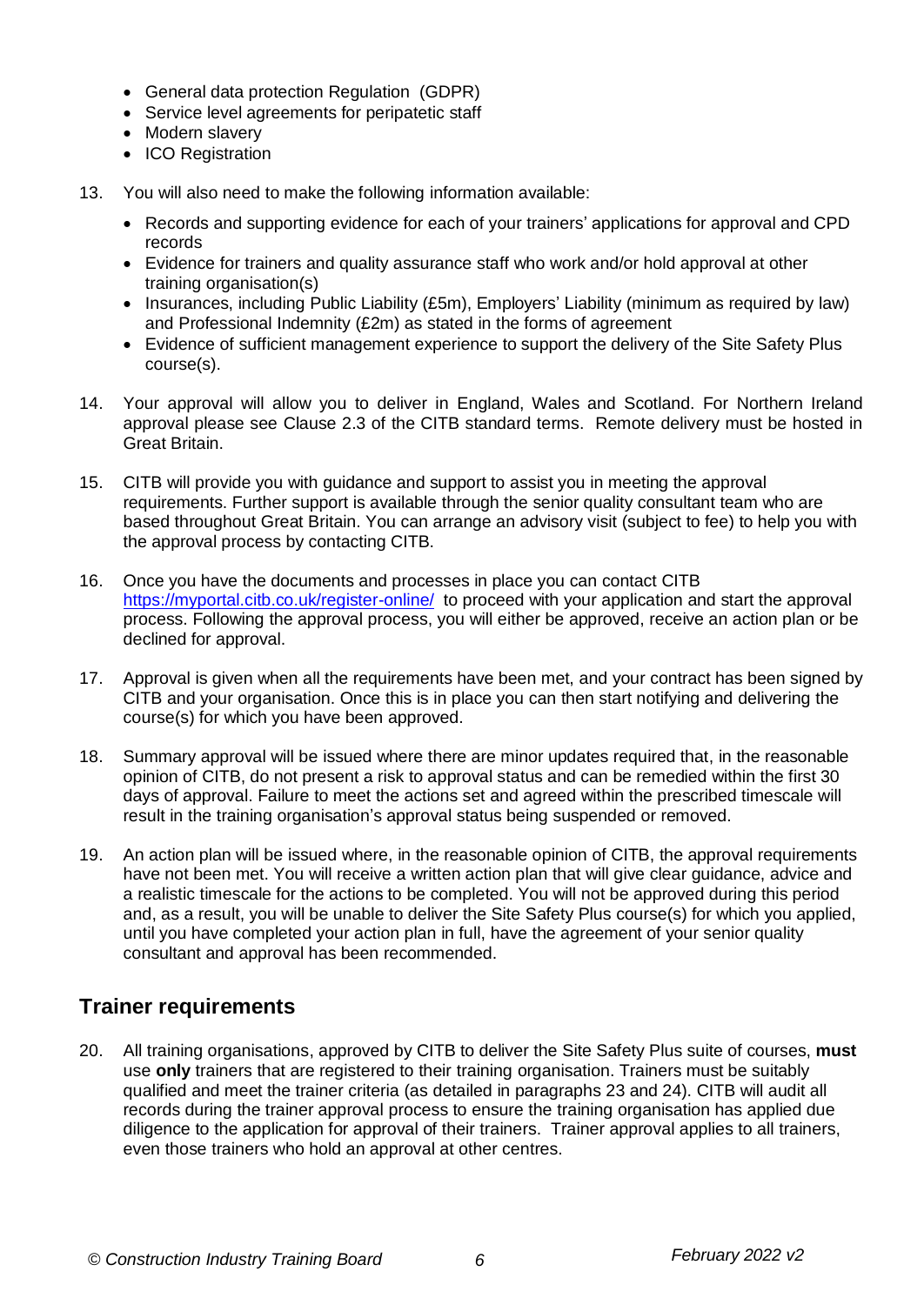- 21. It is the responsibility of the training organisation to hold the relevant documentation, including, but not limited to:
	- A verifiable CV
	- Records of your decision to apply for trainer approval including your due diligence to support the application
	- Appropriate qualification certificates
	- Records of current and relevant CPD.
- 22. Where a training organisation submits a trainer application that does not meet the requirements and/or the CV does not demonstrate experience in the reasonable opinion of CITB, a professional interview will be required at a cost to the training organisation. This will be carried out by video link within 10 working days of the request for interview.

#### <span id="page-6-0"></span>**Trainer qualifications 1**

- 23. To deliver any of the Site Safety Plus suite of courses, trainers must hold at least one of the following qualifications: (*For specialist courses see Footnote 2)*
	- NEBOSH National Certificate in Construction Safety and Health
	- NVQ/SVQ Level 5 in Occupational Safety and Health
	- Health and Safety degree
	- NEBOSH Diploma in Occupational Safety and Health Part 2, NEBOSH Units A, B, C and D
	- Diploma Safety Management Level 6.
- 24. As well as one of the above qualifications where applicable<sup>2</sup>, trainers must also hold the following:
	- A formal training qualification, equivalent to a Level 3 Award in education and training (AET) or CITB recognised exemption. (See Appendix 3 of this document.)
	- For new trainers, a current certificate<sup>3</sup> at or above the level of course the trainer is delivering must have been achieved. (See paragraph 25 for lapsed approvals and certification.)
	- For renewing trainers, demonstrable CPD records in lieu of a current course certificate.
- 25. Trainers whose certification has expired and who do not hold a current approval will be required to attend and achieve the course(s) at or above the level they wish to deliver, prior to gaining approval as well as obeying all prevailing scheme rules.

#### <span id="page-6-1"></span>**Occupational competence and experience**

26. Trainers for the Site Safety Plus suite of courses must be able to demonstrate a minimum of three years occupational experience in a construction management role, through a verifiable CV. This means the CV must demonstrate the level of responsibility held by the applicant within a management role commensurate with the course(s) they wish to deliver. For the avoidance of doubt experience must demonstrate accountability for site health and safety or site management/supervision. (Health and Safety Advisors and/or consultants do not meet this requirement).

#### **Essential**

- Verifiable construction management career history, references and endorsements.
- Training qualifications or a CITB recognised exemption.
- A health and safety qualification (as listed in paragraph 23).

 $^{\rm 1}$  There may be additional trainer requirements for specialist courses. These requirements are detailed within the Site Safety Plus Scheme Rule appendices.<br><sup>2</sup> Eer SEATS TWCTC TV

For SEATS, TWCTC, TWSTC and TWGATC Tunnelling courses the trainer qualifications listed above are good practice but not mandatory. For mandatory trainer requirements please review the relevant course appendix.

 $3$  The SMSTS certificate will be accepted for ABC, HSA, SSSTS, SMSTS(R) and SSSTS(R)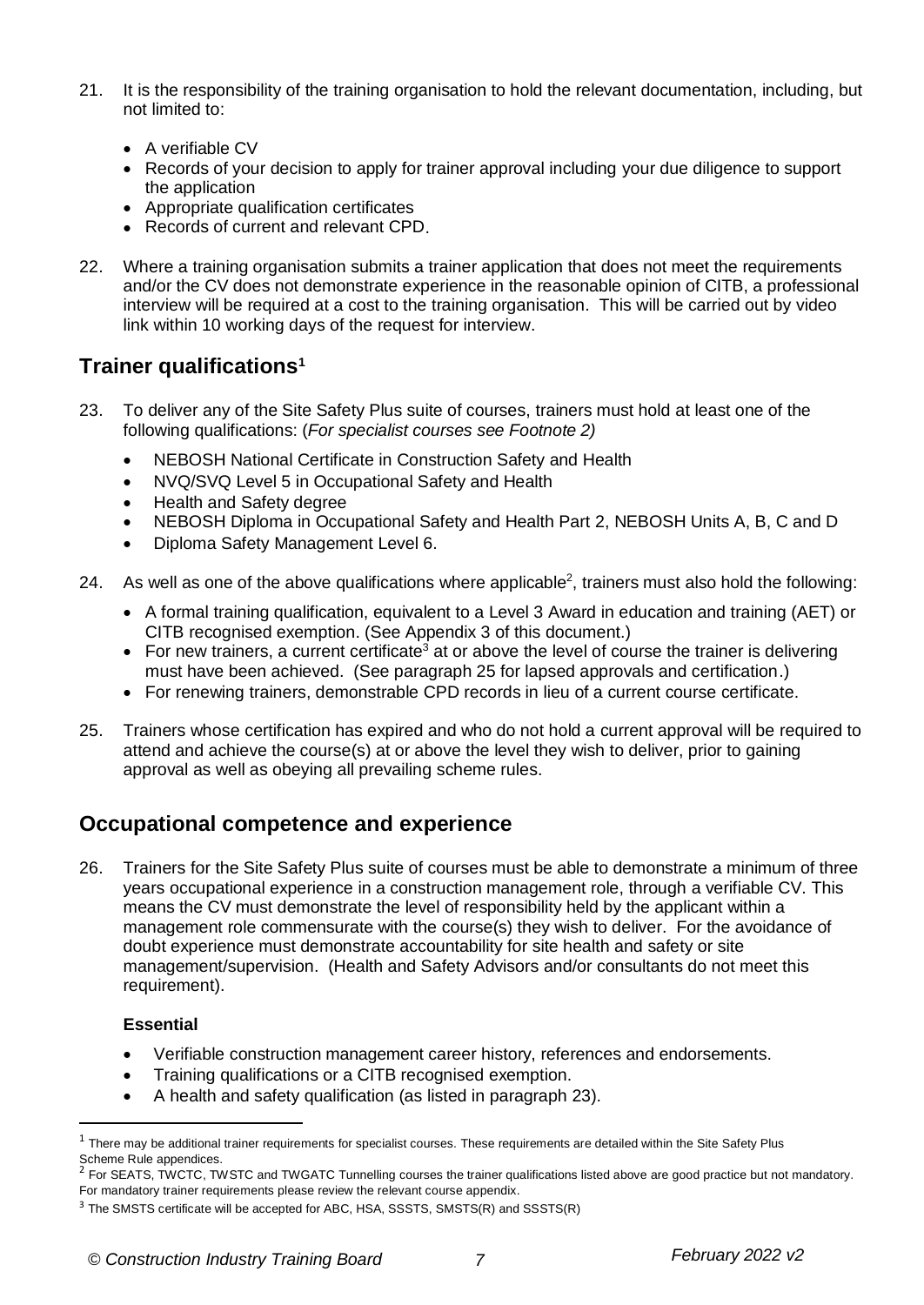#### **Desirable**

- A current recognised construction scheme card.
- Construction-related qualifications (NVQ, craft and advanced craft, HNC, HND, etc.).
- 27. Failure to meet the essential requirements will result in your application being declined. (See paragraph 22.)

#### <span id="page-7-0"></span>**Continuous professional development (CPD)**

- 28. Training organisations are required to maintain records and keep up-to-date continuous professional development (CPD) of their approved trainers as part of the audit process. Additionally, all approved trainers **must** support the training organisation in meeting this requirement.
- 29. Attendance of any standardisation event that CITB delivers pursuant to good practice for Site Safety Plus.
- 30. CPD evidence can be demonstrated using records supplied to maintain membership of:
	- IOSH
	- IEMA (Site Environment Awareness Training (SEATS) only)
	- the relevant institution for the course being delivered.
- 31. For trainers that are not members of the above organisations, CPD should be based upon the percentage of hours per week spent training:
	- 5 days of time per week training requires 30 hours CPD per annum
	- 4 days of time per week training requires 24 hours CPD per annum
	- 3 days of time per week training requires 18 hours CPD per annum
	- 2 days of time per week training requires 12 hours CPD per annum
	- 1 day of time per week training requires 6 hours CPD per annum.

#### <span id="page-7-1"></span>**Delivery definitions**

- 32. You are responsible for ensuring that you register the correct course delivery method as defined below (paragraph 36-42).
- 33. Failure to notify the correct delivery method will result in the course not being recognised and certificates not being issued.
- 34. CITB will treat non-conformance of this requirement as maladministration that could result in the suspension or termination of your approval.
- <span id="page-7-2"></span>35. For the avoidance of doubt, remote and face-to-face course delivery cannot be blended.

#### **Course delivery definitions (classroom face-to-face)**

- 36. A course that is registered as classroom face-to-face event can be delivered at the training organisations address or a nominated venue detailed in the course notification form.
- 37. The trainer and delegates will be physically present in the same room (except breakout sessions) for the entirety of the course.
- 38. CITB paper-based examination papers will be used for the end of the course assessment.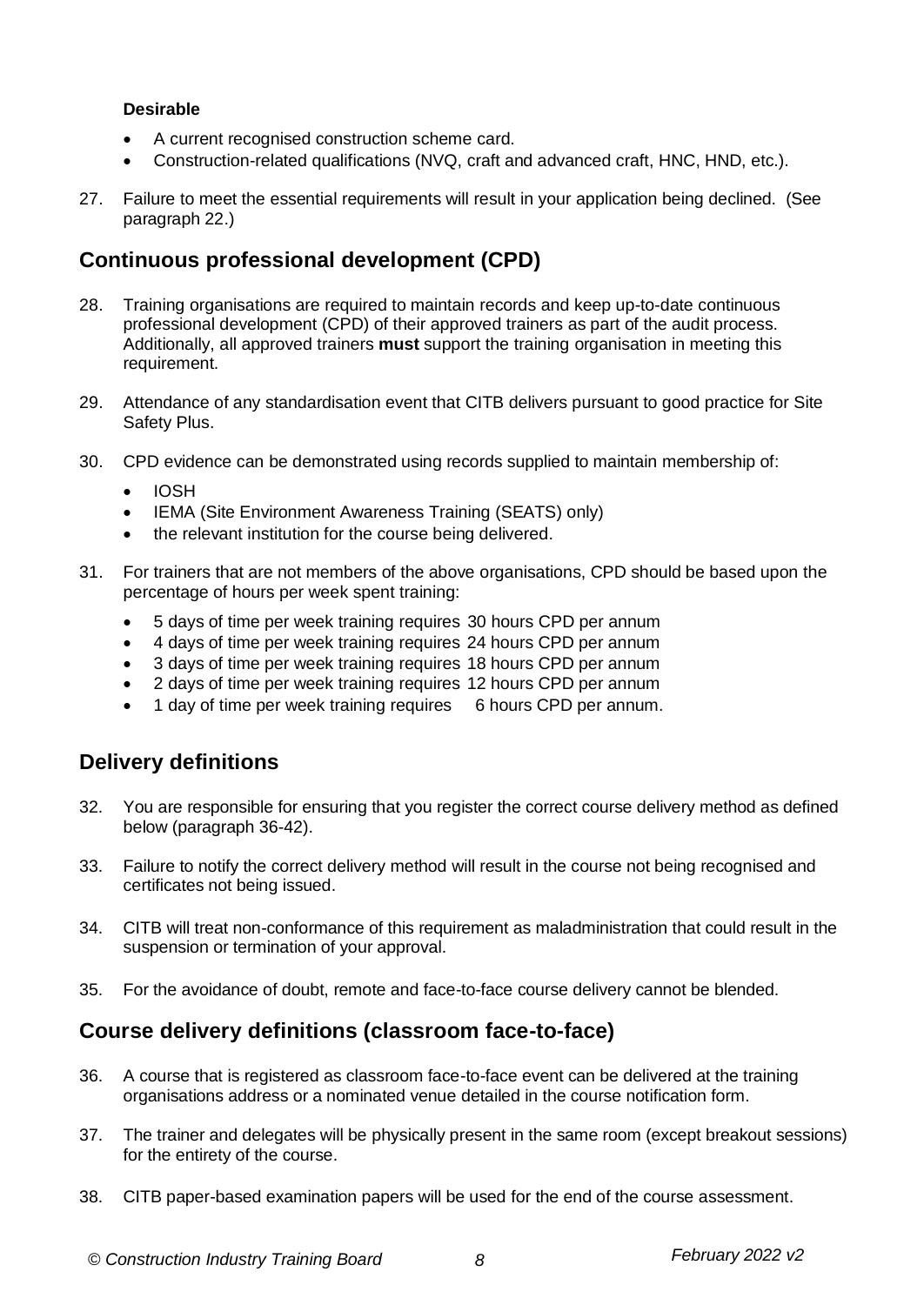<span id="page-8-0"></span>39. Trainers and training organisations will maintain course attendance logs including start and finish times for each day of the course and retain the record for sampling by CITB's quality team.

#### **Course delivery definitions (remote delivery)**

- 40. A course that is delivered using modern methods of communication through a video link, e.g. Skype, Microsoft Teams, Zoom. CITB's preferred option is Microsoft Teams, as this offers a wide range of functionality.
- 41. The remote course must be delivered to delegates who are located at separate venues, e.g. home or work, and have an internet connection through an individual laptop or computer. Delegates that work for the same organisation can attend the course together, provided the course is accessed by individual laptops or computers. The delegates must **not** be brought together by the training organisation or intermediary into one location.
- 42. The trainer must also be remote to the delegates for the delivery of the course. This is defined as a different location/address.

#### <span id="page-8-2"></span><span id="page-8-1"></span>**Course registration and documentation (Face-to-face classroom delivery)**

- 43. All course(s) must be notified to CITB by accurately completing, in full, the course notification form and emailing this to [sitecourses@citb.co.uk](mailto:sitecourses@citb.co.uk) at least two working days prior to the first day of the course unless specific course appendix states a different timescale. Courses that are not notified within two working days of commencement will not be recognised by CITB.
- 44. There must be an ability for CITB's quality team to join the course including the examination by video link, this could be set up by submitting your trainer user names to CITB prior to the trainers first delivery (e.g. Skype, Teams, Zoom username/contact details). CITB will then use the course notification details to identify the trainers. This approach will lessen your administrative burden. Alternatively see paragraph 45.
- 45. If you do not use details in paragraph 44, you must then include your CITB Senior Quality Consultant to a video link for the duration of the course by email to [quality.assurance@citb.co.uk](mailto:quality.assurance@citb.co.uk) including the course notification number and centre name in the subject bar of the email. This is to enable the senior quality consultant to drop in on training and carry out quality assurance activity. Failure to give access to the course via a useable video link will result in the centre being suspended.
- 46. The trainer must at the commencement of the course explain to the delegates that CITB may join by video link to observe the course for quality assurance purposes. The video will not be recorded or used for any other purpose other than creating a link for CITB to observe. The trainer must also make it clear to delegates when CITB have joined by video link.
- 47. CITB quality staff will continue to make physical visits to training organisations and training courses as well as making best use of modern methods of communication.
- 48. If the notified course will not take place, you are required to cancel the notification with CITB [sitecourses@citb.co.uk](mailto:sitecourses@citb.co.uk) as well as [quality.assurance@citb.co.uk](mailto:quality.assurance@citb.co.uk) before the planned commencement of the course. This includes out of hours and weekend courses. Failure to cancel the course will incur charges if the Senior Quality Consultant has an unsuccessful visit or intervention.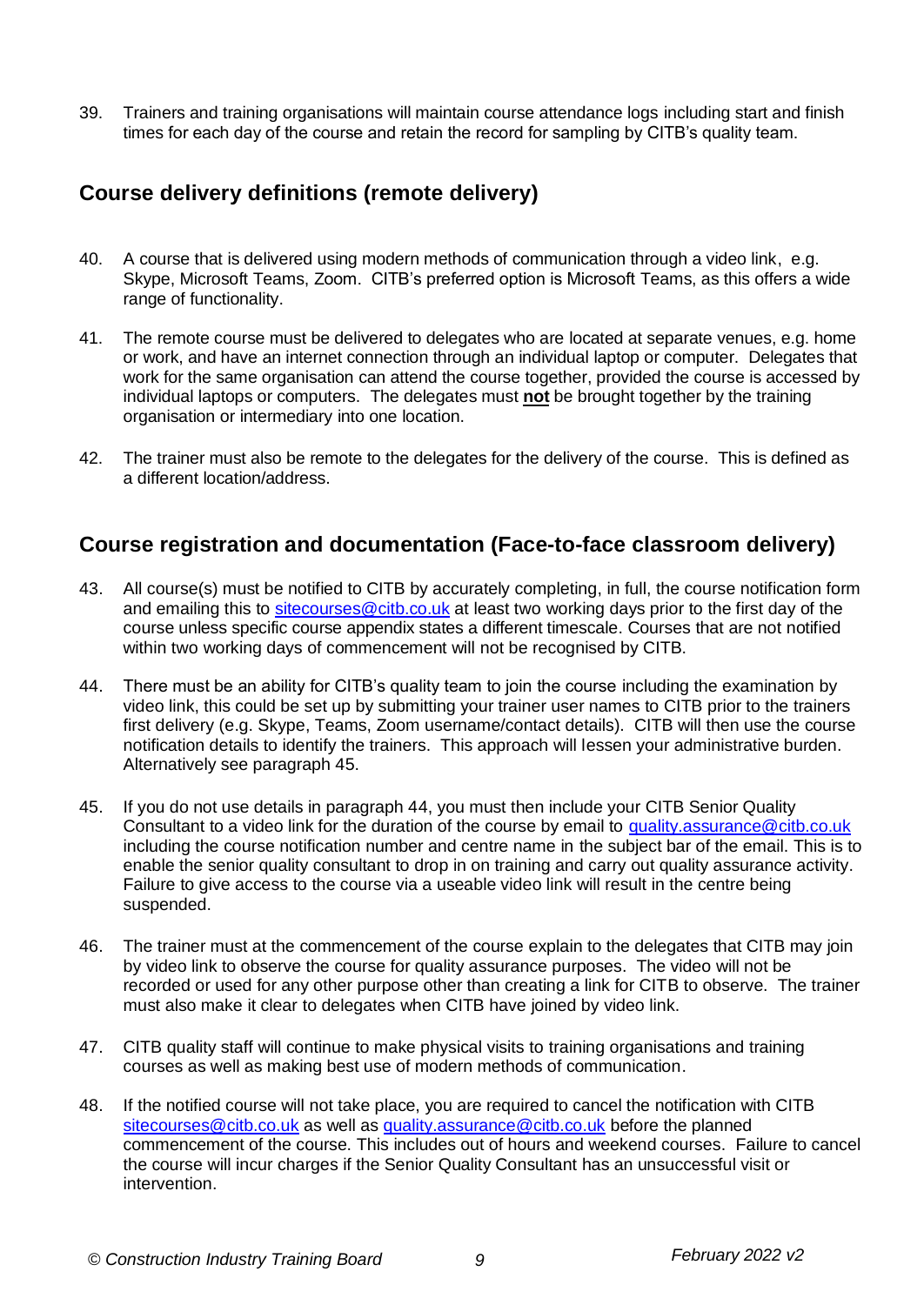- 49. You will receive a course notification number that must be used in all correspondence, as well as an examination paper number for the notified course. All examination papers are controlled documents and **must only** be used for the examination of the course.
- 50. Old versions of examination papers must be destroyed and not used as mock papers in any event.
- 51. The current exam papers **must not** be used as a mock test in any event.
- 52. Certificates will not be issued for any course that is not registered and does not have a valid course notification number.
- 53. You must complete a Delegate Information Form (Section A) and Course results form in full for **each** delegate on the course. The delegate Information form must be signed (**wet ink signature**) by the delegate and the course results form must be signed (**wet ink signature**) by the trainer. Copy and paste signatures will not be accepted. Failure to complete the forms correctly will result in the paperwork being returned and the course certification being delayed and possible quality assurance intervention where this is persistent.

#### 54. **All delegates results must be reported, including any delegate that fails the course.**

- 55. Where CITB identify errors on submitted course paperwork, you have 10 working days to correct the errors and return the paperwork to CITB. Failure to return the paperwork within these timescales will result in the centre being suspended.
- 56. You must ensure that you have the appropriate number of publications to support the course delivery. Each delegate must receive a copy of their own publication, in a format of their choice, on the first day of the course. This must include tokens for E copies of the publications, where used and they must be able to retain this on completion of the course.
- 57. You must be able to reconcile, on request, the publications purchased against course delegates to demonstrate that you have arranged copies of the correct publications. You must request a signature from the delegate confirming receipt of their publication.
- *(To order publications email [publications@citb.co.uk.](mailto:publications@citb.co.uk) Please be aware that publications are printed to order and require 10 working days for printing and dispatch.)*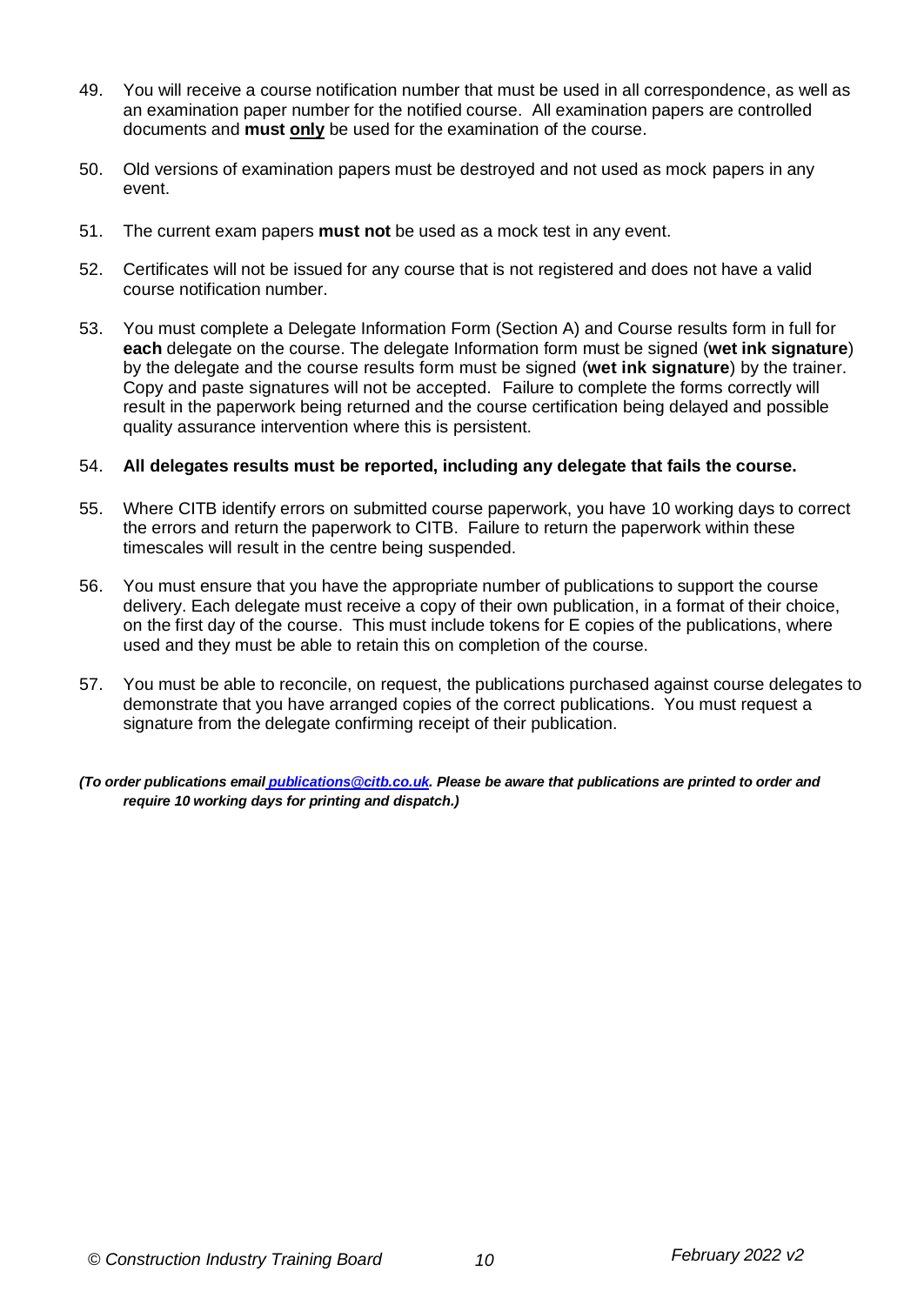### <span id="page-10-0"></span>**Course registration and documentation (Remote delivery)**

- 58. All course(s) must be notified to CITB by accurately completing, in full, the course notification form and emailing this to [sitecourses@citb.co.uk](mailto:sitecourses@citb.co.uk) at least two working days prior to the first day of the course. (Refer to course appendices for different notification timescales.) Courses that are not notified within two working days of commencement will not be recognised by CITB.
- 59. There must be an ability for CITB's quality team to join the course including the examination by video link, this could be set up by submitting your trainer user names to CITB prior to the trainers first delivery (e.g. Skype username/contact details). CITB will then use the course notification details to identify the trainers. This approach will lessen your administrative burden. Alternatively see paragraph 60.
- 60. Your approval to deliver any Site Safety Plus course remotely requires CITB Quality Assurance Team to be invited via video link (Skype, MS Teams) to every course. This is to enable the Senior Quality Consultant to drop in on training and carry out quality assurance activity. Failure to give access to the course via a useable video link will result in the centre being suspended.
- 61. If the notified course will not take place, you are required to cancel the notification with CITB [sitecourses@citb.co.uk](mailto:sitecourses@citb.co.uk) as well as [quality.assurance@citb.co.uk](mailto:quality.assurance@citb.co.uk) before the planned commencement of the course. Failure to cancel the course will incur charges if the Senior Quality Consultant has an unsuccessful intervention.
- 62. You will receive a course notification number that must be used in all correspondence, as well as an examination paper number for the notified course. All examination papers are controlled documents and **must** be used **only** for the examination of the course.
- 63. The exam paper **must not** be used as a mock test in any event.
- 64. Certificates will not be issued for any course that is not registered and does not have a valid course notification number.
- 65. You must complete a Delegate Information Form (Section A) and Course results form in full for **each** delegate on the course.
- 66. The delegate information form must have a valid individual email address that is unique to the delegate. Group email addresses are not acceptable.
- 67. The course results form must be signed by the trainer. Failure to complete the forms correctly will result in the paperwork being returned and the course certification being delayed and possible quality assurance intervention where this is persistent.
- 68. Where CITB identifies errors on submitted course paperwork, you have 10 working days to correct the errors and return the paperwork to CITB. Failure to return the paperwork within these timescales will result in the centre being suspended.

#### 69. **All delegates results must be reported, including any delegate that fails the course.**

- 70. You must ensure that you have the appropriate number of publications to support the course delivery. Each delegate must receive a copy of their own publication, in a format of their choice, on the first day of the course. This must include tokens for E copies of the publications, where used and they must be able to retain this on completion of the course.
- 71. You must be able to reconcile, on request, the publications purchased against course delegates to demonstrate that you have arranged copies of the correct publications. You must request an email in lieu of a signature from the delegate confirming receipt of their publication.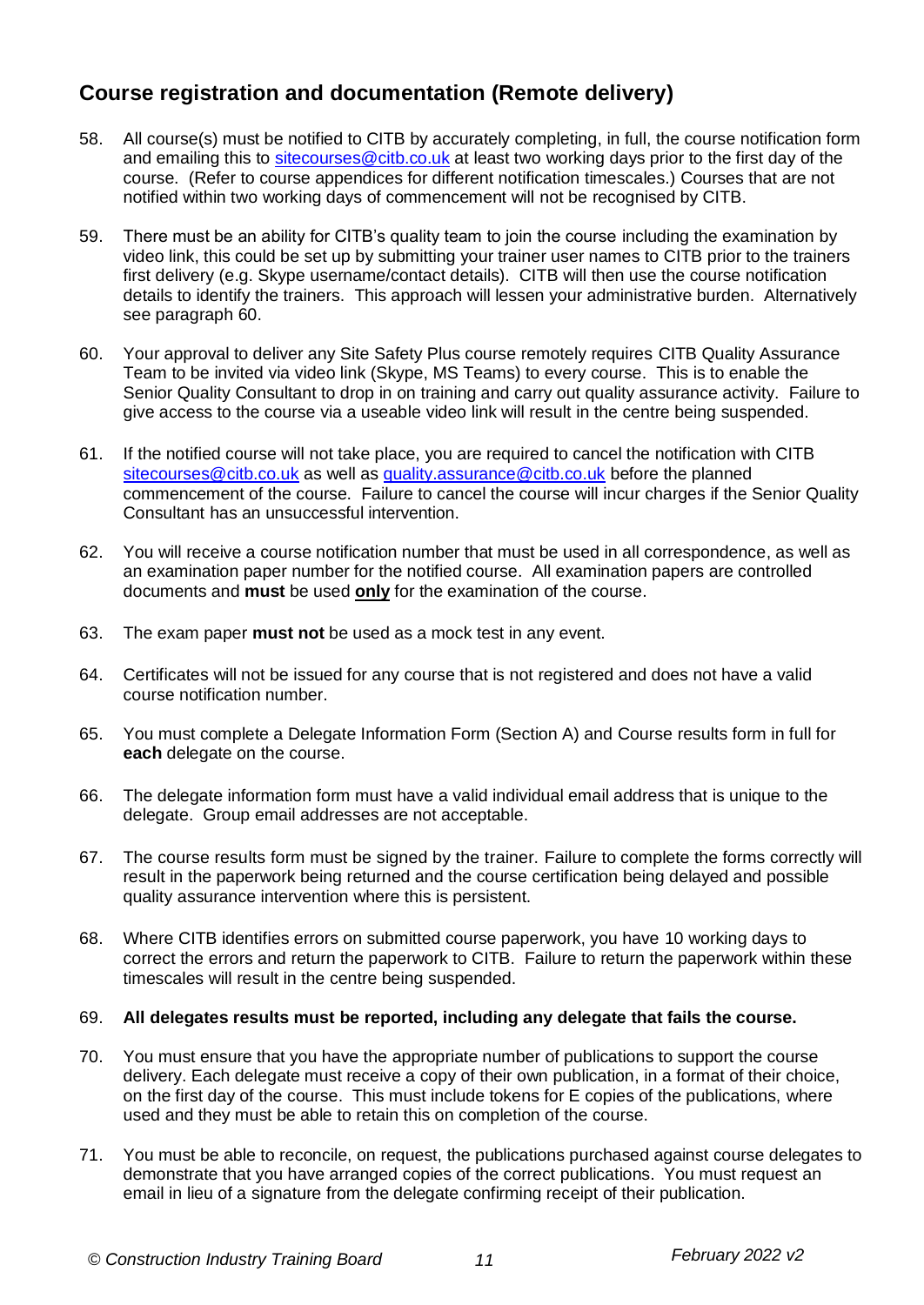#### <span id="page-11-0"></span>**Delegate numbers**

- 72. You must not deliver a course with fewer or more delegates than stated in the table below. Failure to comply with the mandatory minimum and maximum delegate numbers will result in the course not being certificated. The mandatory minimum and maximum delegate numbers are **not** subject to appeal. CITB would recommend as good practice that you work to a minimum number of six, so that if you have cancellations, you do not fall below the absolute minimum number detailed in the table below.
- 73. If a delegate pulls out during the course and the numbers fall below the published minimum the course must not continue until the minimum numbers are restored.
- 74. For courses that are notified as remote delivery the minimum and maximum numbers are shown below in brackets. Where there are no bracketed numbers the course is not approved for remote delivery. (Remote and face-to-face course cannot be blended).

| <b>Course</b><br>code | <b>Site Safety Plus</b><br>course                                       | Min no. of<br>delegates | <b>Mandatory or</b><br><b>Recommended</b> | Max no. of<br>delegates | <b>Mandatory or</b><br>Recommended |
|-----------------------|-------------------------------------------------------------------------|-------------------------|-------------------------------------------|-------------------------|------------------------------------|
| <b>HSA</b>            | <b>Health and Safety</b><br>Awareness                                   | 4(4)                    | Recommended                               | 20(12)                  | <b>Mandatory</b>                   |
| <b>SSSTS</b>          | <b>Site Supervision Safety</b><br><b>Training Scheme</b>                | 4(4)                    | <b>Mandatory</b>                          | 20 (12)                 | <b>Mandatory</b>                   |
| <b>SSSTS-R</b>        | <b>Site Supervision Safety</b><br>Training Scheme - Refresher           | 4(4)                    | Recommended                               | 20(12)                  | <b>Mandatory</b>                   |
| <b>SMSTS</b>          | <b>Site Management Safety</b><br><b>Training Scheme</b>                 | 4(4)                    | <b>Mandatory</b>                          | 20 (12)                 | <b>Mandatory</b>                   |
| SMSTS-R               | Site Management Safety<br>Training Scheme - Refresher                   | 4(4)                    | Recommended                               | 20(12)                  | <b>Mandatory</b>                   |
| <b>DRHS</b>           | Director's Role for Health<br>and Safety *                              | 4(4)                    | <b>Mandatory</b>                          | 12 (12)                 | <b>Mandatory</b>                   |
| <b>SEATS</b>          | <b>Site Environmental</b><br><b>Awareness Training</b><br><b>Scheme</b> | 4(4)                    | <b>Mandatory</b>                          | 20 (12)                 | <b>Mandatory</b>                   |
| <b>TWGATC</b>         | Temporary Works General<br><b>Awareness Training Course</b>             | 4(4)                    | Recommended                               | 20(12)                  | <b>Mandatory</b>                   |
| <b>TWSTC</b>          | <b>Temporary Works</b><br><b>Supervisor Training</b><br>Course          | 4(4)                    | <b>Mandatory</b>                          | 20 (12)                 | <b>Mandatory</b>                   |
| <b>TWCTC</b>          | <b>Temporary Works Co-</b><br>ordinator Training Course                 | 4(4)                    | <b>Mandatory</b>                          | 20 (12)                 | <b>Mandatory</b>                   |
| <b>TSTS</b>           | <b>Tunnelling Safety Training</b><br>Scheme                             | 4(4)                    | Recommended                               | 20(12)                  | <b>Mandatory</b>                   |

\*Pre-course eLearning required

#### <span id="page-11-1"></span>**Course attendance**

75. Delegates are required to show original photographic identification (refer to photo ID guidance for SSP courses on the training provider portal) prior to the commencement of the course, the delegate must be notified of this requirement at the point of booking. See Site Safety Plus scheme rules for more detail.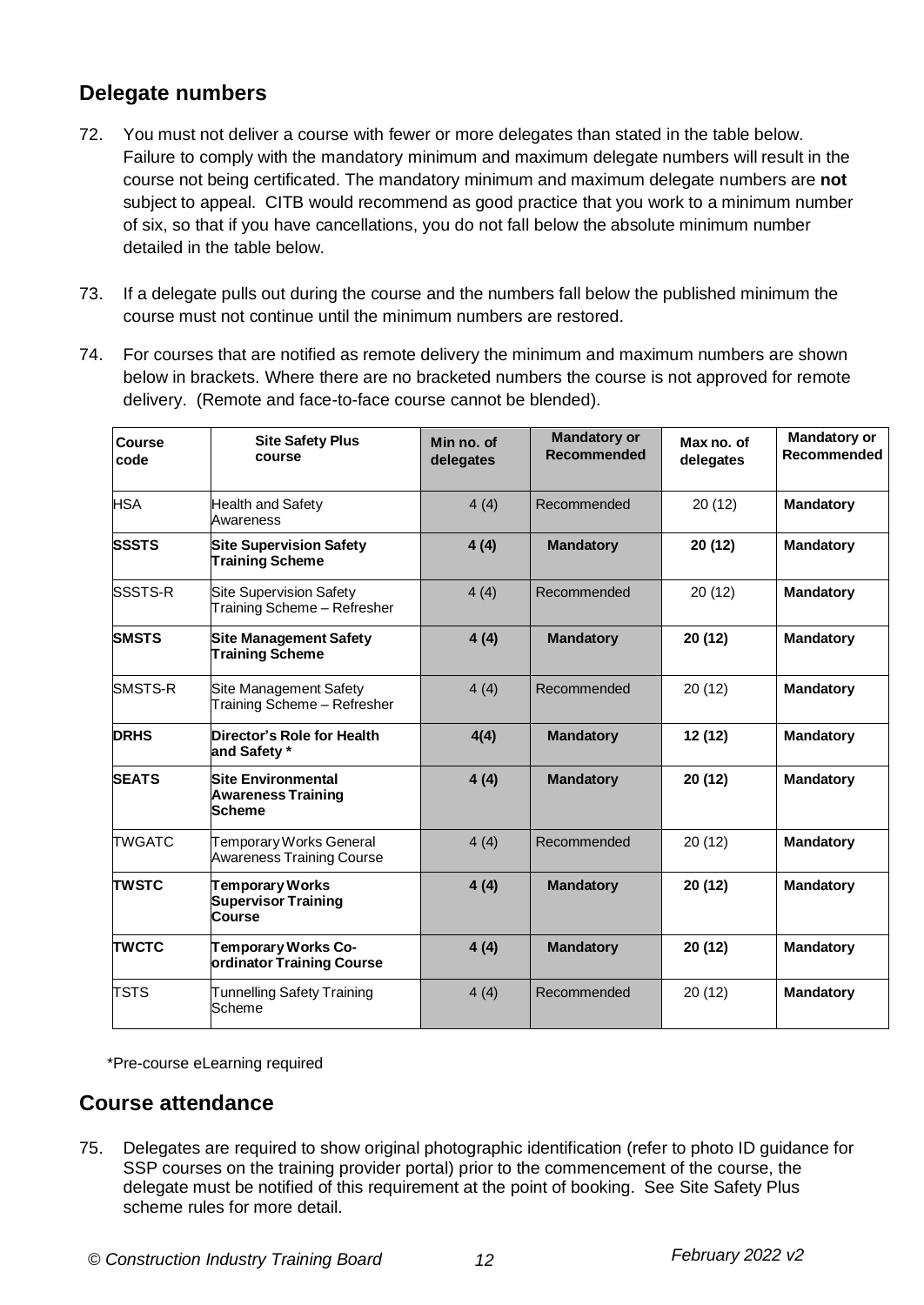- 76. It is the responsibility of the Approved Training Organisations to ensure that all prerequisites are in place prior to the delegates starting any course with specific pre-course requirements e.g. Director's Role for Health and Safety (2021), which requires all delegates to have completed a precourse eLearning module. Approved Training Organisations should ensure that joining instructions are managed and supported within their Quality Management Systems (QMS).
- 77. Delegates are required to attend the full course. Failure to complete the full course will result in them failing and, as a result, they will not receive a certificate.
- 78. If a delegate is indisposed, in extenuating circumstances (such as bereavement or certified illness), the delegate may enrol on a new course to cover the missing days, provided the same training organisation is used, to ensure consistency of the course delivery. This must be carried out within 90 days of the last day of the delegate's attendance. If the requirement of the same training organisation cannot be met, advice should be sought from CITB before proceeding [quality.assurance@citb.co.uk](mailto:quality.assurance@citb.co.uk)

#### <span id="page-12-0"></span>**Refresher course attendance**

- 79. You must ensure that any delegate attending a refresher course has a certificate that is current and valid prior to them attending.
- 80. Failure to attend a refresher course prior to the certification end date will require the delegate to complete the full course.
- 81. If a delegate does not meet the entry requirements for the refresher course, they will not be certificated. It is the responsibility of the training organisation to confirm delegates meet the requirements to sit on a refresher course.

#### <span id="page-12-1"></span>**Delivery methodology**

- 82. You must ensure that your trainers have an in-depth knowledge of the scheme rules and will report any issues to you as soon as they arise regarding the delivery of courses for your centre. You must be able to demonstrate that you have confirmed this requirement with each trainer and hold a record of the confirmation in a signed declaration.
- 83. The training organisation must own the schemes of work and lesson plans for each course and issue them to all centre registered trainers for the delivery of the course(s).
- 84. The training organisation is accountable and must be able to demonstrate how lesson plans map to CITB schemes of work for each course. This will be reviewed as part of the audit process.
- 85. All trainers must work to the centre's lesson plans and agreed schemes of work to ensure consistency. Trainers must always deliver the training organisation's approved content.
- 86. CITB's quality team will review all lesson plans and schemes of work during the approval and follow up during course delivery.
- 87. Both the trainer and training organisation are responsible for checking a delegate's suitability to attend the course and their ability to achieve the course through an initial assessment. CITB recommends the 'what you should know' test at the very start of the course.
- 88. You must ask the delegate if they have any special assessment requirements and make necessary arrangements to meet their needs prior to the course commencing.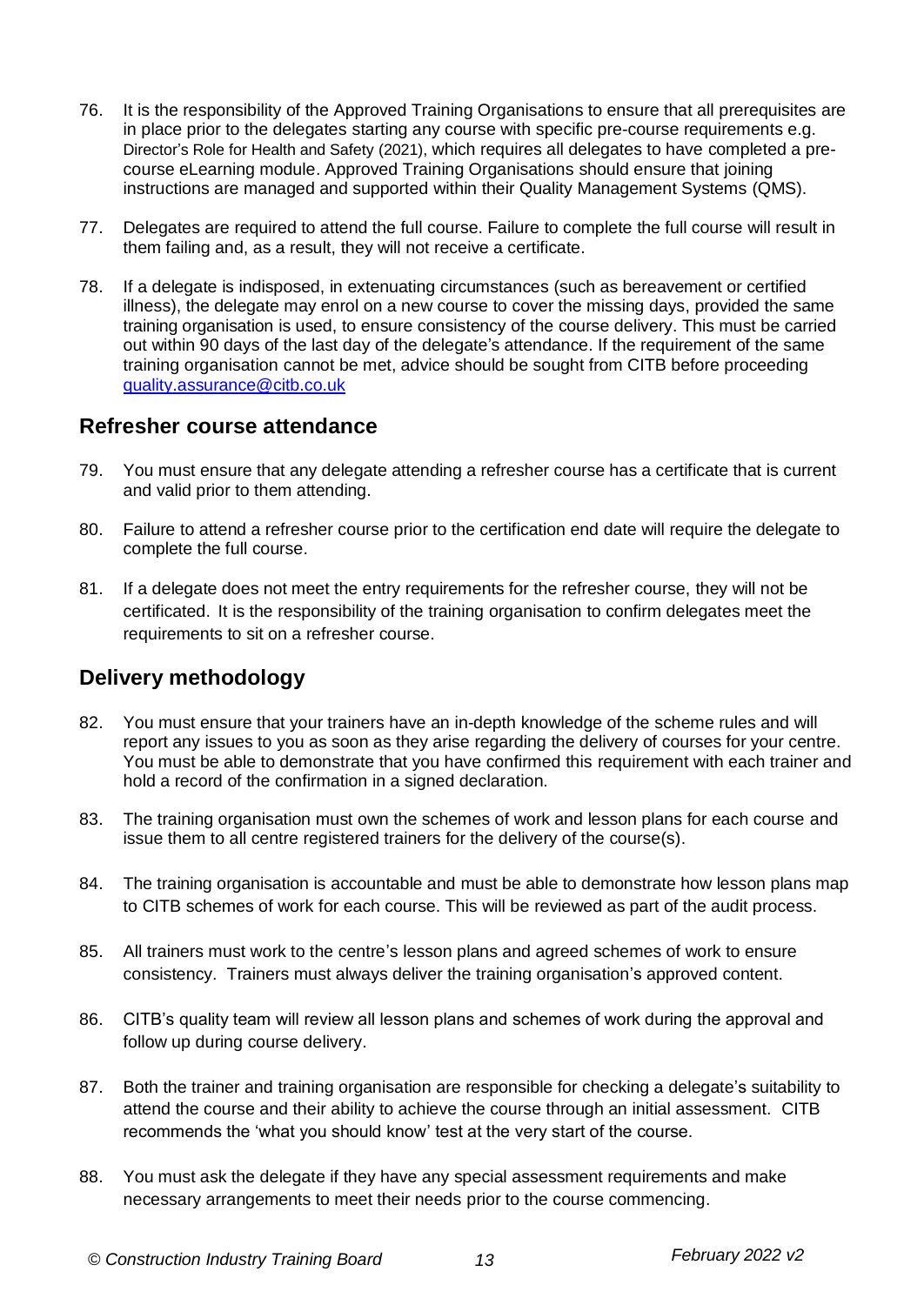- 89. You must manage and maintain a suitably qualified and competent workforce, as defined by this document, to effectively deliver the Site Safely Plus course(s) that you are approved to deliver.
- 90. There must be resources in place to support the delivery of the course(s), including stationery, the venue or training room and welfare. The support materials for the course must be up-to-date and of a good quality.
- 91. You must maintain records of delegate course attendance using a signature sheet or signed register for each day of the course. The sheet must include start and finish times for each day.
- 92. You must maintain accurate records that support the trainer's decisions to certificate the delegate. This will include, but is not limited to:
	- course assessment reports
	- examination results and answer streams
	- an attendance register
	- evidence to support course exercises
	- evidence to support the trainer review decision.
- 93. You must deliver the number of days and required minimum hours appropriate to the course, as defined by CITB. For the avoidance of doubt, trainers and training organisations cannot reduce the time requirements for a course based on the delegates knowledge or the trainer's opinion.

#### <span id="page-13-0"></span>**Examination requirements**

- 94. The examination invigilator is responsible for setting up the room, as detailed below (see paragraph 94) and within your quality management system. The invigilator may ask the delegates to leave the room whilst this is completed.
- 95. Examination rooms must meet the following requirements, prior to any examination being administered:
	- They must be suitably quiet, in an undisturbed location, with adequate space, lighting and ventilation
	- There must be a minimum of 1.25 m between delegates (so they cannot see each other's work)
	- There must be a clean desk environment, with no notes, pads, course materials, etc. visible
	- Posters or display materials, which may assist the delegates, must not be visible (except for emergency signage)
	- A clock must be visible to all delegates.
- 96. Remote delivery of examinations must meet the following requirements:
	- The trainer must ensure the delegate has the correct exam and knows the format for the examination, open/closed book, what to do if they have a question and how to submit the exam paper prior to the end of the session
	- The area around the workstation must be clear from study material and course notes
	- The video and sound must always be kept on throughout the examination
	- The trainer must be present on video link throughout the examination
	- The trainer must announce time remaining 10 Minutes and 2 minutes prior to the end of the examination.
	- The maximum number of delegates a tutor may invigilate is 6.
- 97. For details of the open book element of the exam, refer to the scheme rules appendices relating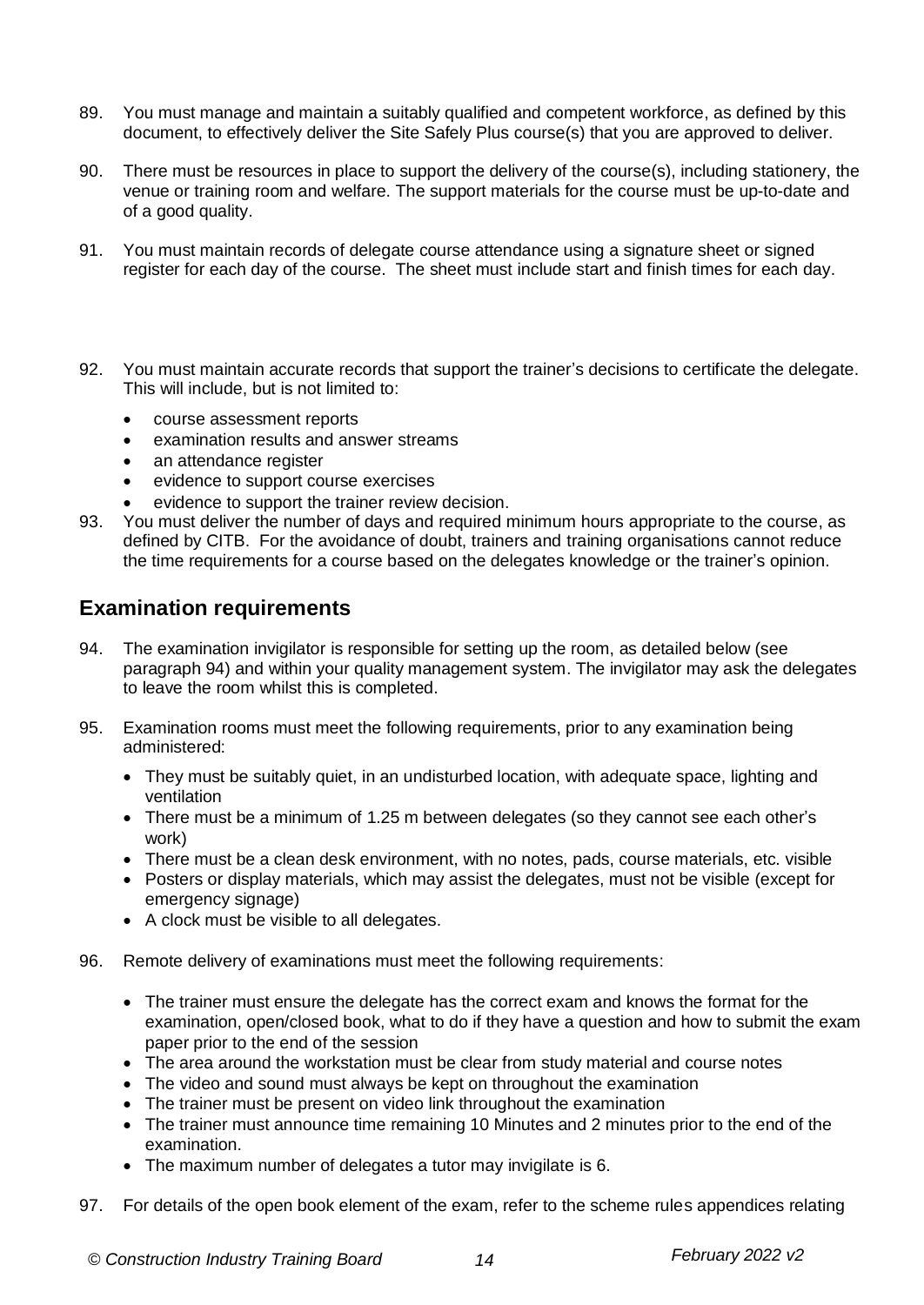to each programme for the detail.

- 98. All telephonic and information technology devices must be switched off prior to the start of the examination. Where a delegate has chosen a downloadable or electronic publication, a hardcopy of the publication must be provided for the examination (classroom delivery only). For remotely delivered courses see paragraph 98.
- 99. You must have a documented process for the delivery of remote courses that details how trainers invigilate the examinations. The process must be significantly robust to prevent delegates using electronic media and other publications during the closed book section of the exam. Information technology is allowed for connection purposes and the open book element of the exam. See scheme rule appendices for open book details.
- 100. You must be able to reconcile delegates course invitation emails and examination emails. You must be able to provide documented evidence of all delegates having individual email addresses and that the same email address was used for course invitations and examinations. You must retain evidence of sent invitations for audit purposes.
- 101. You must be able to demonstrate how you are preventing malpractice and maladministration to CITB through your policies, procedures and staff training.
- 102. If a delegate leaves the examination (classroom or remote) prior to its conclusion, they will not be permitted to re-enter the examination room until the final delegate has finished and the trainer or invigilator invites the delegate back. except in extenuating circumstances that affect the whole group. In all other cases refer to paragraph 113-116.

#### <span id="page-14-0"></span>**Invigilation requirements**

- 103. All course examinations must be invigilated to manage the examination process and to prevent cheating and/or collusion between the delegates.
- 104. Invigilators can be the course trainer and/or another person who is aware of the examination and invigilation process. This person cannot be a delegate of the course or any individual suspended or terminated from any CITB provision.
- 105. You must ensure that delegates are aware of their responsibilities, as follows:
	- They must not communicate with anyone other than the invigilator during the examination
	- To communicate with the invigilator, they must first raise their hand
	- To change any answers, they must cross out their incorrect entry, make a further entry and **initial the new answer**
	- There must not be any eating, drinking or smoking during the examination.
- 106. If a delegate leaves the examination (classroom or remote) prior to its conclusion, they will not be permitted to re-enter the examination room until the final delegate has finished and the trainer or invigilator invites the delegate back, except in extenuating circumstances that affect the whole group. In all other cases refer to paragraph 113-116

#### <span id="page-14-1"></span>**Examination resits**

- 107. There is an option for an examination to be re-taken (see individual course appendices for details) if the delegate fails on the first attempt.
- 108. A training organisation may wish for an examination resit to be held on the last day of the course. The delegate must agree and be given sufficient time to prepare for this. The examination paper for the resit must not be the same as the first paper taken by the delegate.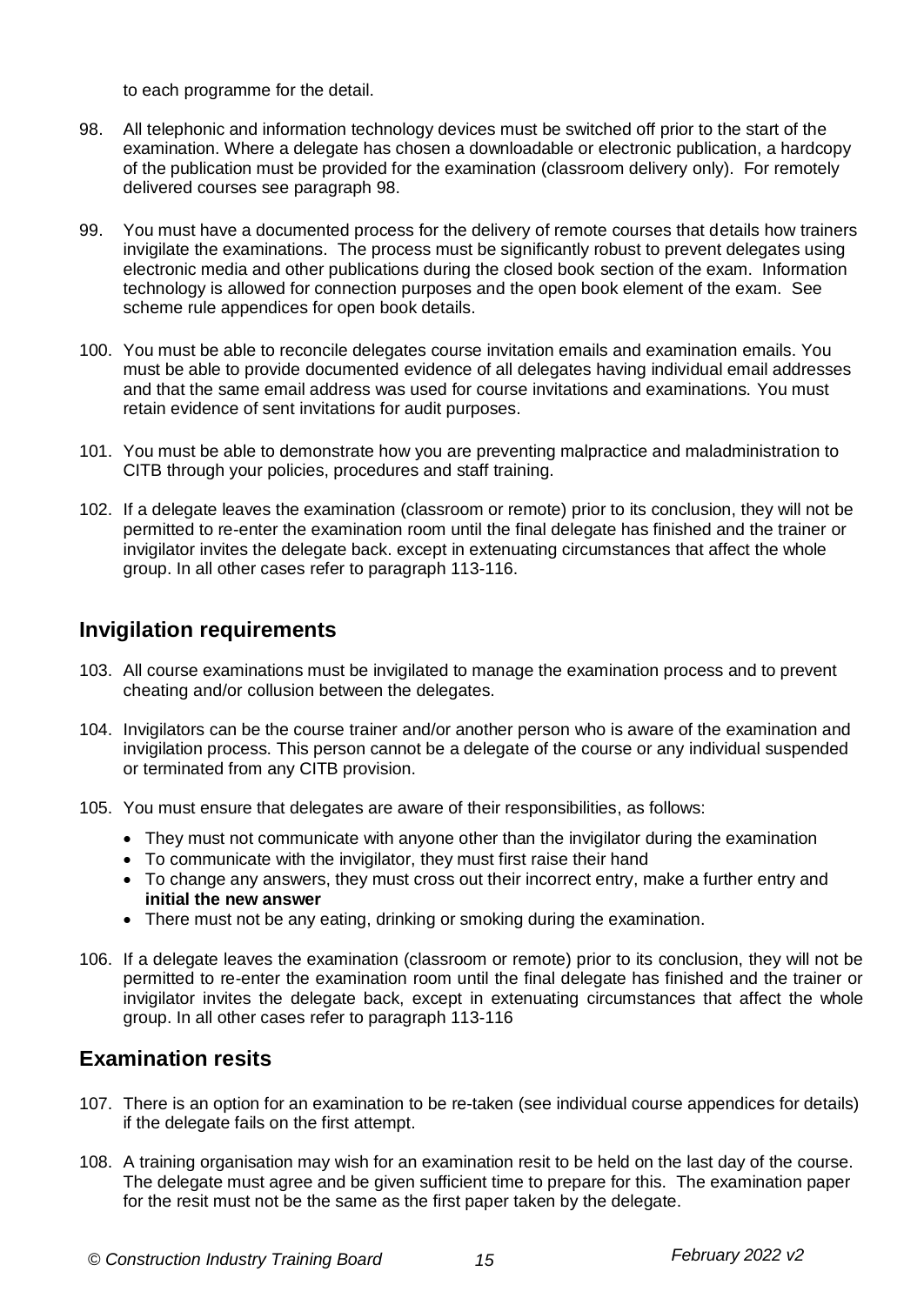- 109. It is therefore a requirement that the trainer has an alternative examination paper available in the event of this occurrence.
- 110. Resit results must be recorded, and details of the resit noted on the course results form.

#### <span id="page-15-0"></span>**Record retention**

- 111. You must have and maintain a reliable, auditable system of all training or testing delivered, as well as quality assurance documentation, for a minimum period of three years.
- 112. Your senior quality consultant will review your documents during their interventions and advise you of the fitness for purpose of your document retention systems.
- 113. This information could be used to substantiate any claims and/or resolve any appeals during the three-year period. The records will form part of the quality assurance checks and be used to audit course delivery. This shall include:
	- course notifications
	- Initial assessment documentation
	- delegate information forms
	- course results form
	- examination papers and any resits
	- course evaluation
	- course attendance records and documented evidence of delegate ID checks
	- quality assurance documentation.

#### <span id="page-15-1"></span>**Emergencies**

- 114. Prior to the start of any examination you must inform all delegates that, if an emergency arises, the examination will be stopped and will be deemed invalid. A new examination paper will be issued, and the time reset once the course is safe to resume. If the course cannot be resumed see paragraphs 116.
- 115. In the event of an emergency during the examination the emergency action plan will be activated, as detailed in your quality management system.
- 116. You must evacuate the examination room in accordance with the instructions of the appropriate authority.
- 117. You must inform CITB as soon as possible. If the examination cannot be resumed, reschedule it, as appropriate, and inform CITB of the rescheduled examination details. At this point CITB will issue you with a new examination number to be used for the rescheduled examination.

## <span id="page-15-2"></span>**Certification**

- 118. Where the training organisation is outside of its agreed financial terms with CITB, this will be treated as a breach of contract and CITB will not issue any certificates.
- 119. Certification must not be withheld for any reason by the training organisation once the delegate has successfully passed the course and the course assessments have been processed by CITB. This includes, but is not limited to, non-payment of course fees.
- 120. The only exception to the above is that if malpractice is identified in the intervening period. In this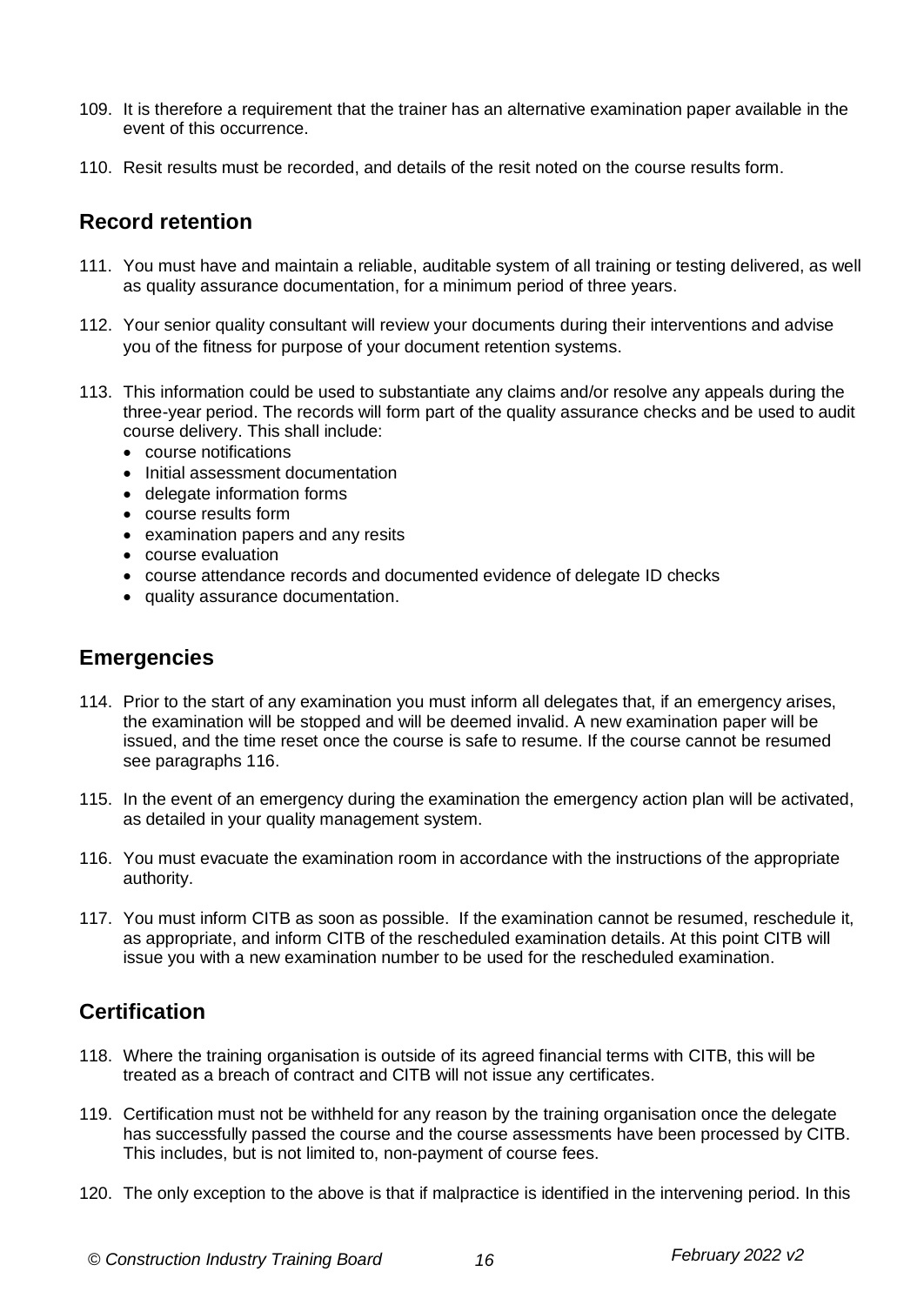case CITB must be notified immediately.

121. Where the training organisation fails to certificate a successful delegate correctly and this failure results in additional costs, neither the delegate nor CITB shall be liable. Any additional costs are the responsibility of the training organisation.

#### <span id="page-16-0"></span>**Special considerations and reasonable adjustments**

- 122. Delegates with special assessment requirements can request the assistance of the invigilator, if required. Discussions to accommodate delegates with special requirements should be arranged prior to the course and separate arrangements must be put in place.
- 123. Prior to course commencement, training organisations should identify any special requirements that delegates may have, such as physical disabilities, including sight, hearing or writing, and learning or reading difficulties (for example, dyslexia). It is important to remember that sensitive information about the delegate has been offered voluntarily and it should be respected as confidential and in accordance with data protection and equality legislation.
- 124. In circumstances where assistance is required the training organisation should know that under the Equality Act 2010, the training organisation is specifically required to make 'reasonable adjustments' or give 'special consideration' to enable everyone to have an equal opportunity to complete the course.
- 125. You must also be mindful not to make the course easier or for any individual to gain an advantage through any special considerations or reasonable adjustments that you apply. The integrity of the examination must not be compromised.
- 126. You must discuss with the delegate what support they need and be prepared to arrange for adaptations (for example, the examination can be held in a separate room and questions can be read to the delegate), which may include additional staff support.

#### <span id="page-16-1"></span>**Data protection**

127. You must provide confirmation that you are registered with the Information Commissioner in accordance with the Data Protection Act, as detailed in the CITB centre agreement standard terms.

#### <span id="page-16-2"></span>**Malpractice and maladministration**

- 128. Malpractice is a deliberate, reckless (intended or unintended) act of an individual or business to dishonestly claim certificates for delegates, or to obtain such achievements through fraud or deception. Furthermore, malpractice is an act that does not comply with the requirements of CITB and brings the authenticity, reliability and integrity of a CITB training qualification into question.
- 129. You must have in place, and review at least annually, arrangements for preventing and investigating malpractice and maladministration, which include how you will deal with and report all occurrences.
- 130. As a training organisation you are required to report all cases of alleged and proven malpractice, that you identify in your training organisation, by email to CITB at [report.it@citb.co.uk](mailto:report.it@citb.co.uk)
- 131. All staff, including contracted trainers, must have detailed knowledge of your training organisation's malpractice, maladministration and whistle-blowing policy.
- 132. Upon receipt of any alleged malpractice complaints, CITB will reserve the right to suspend a training organisation and/ or trainer to protect any future investigation and prevent delegates from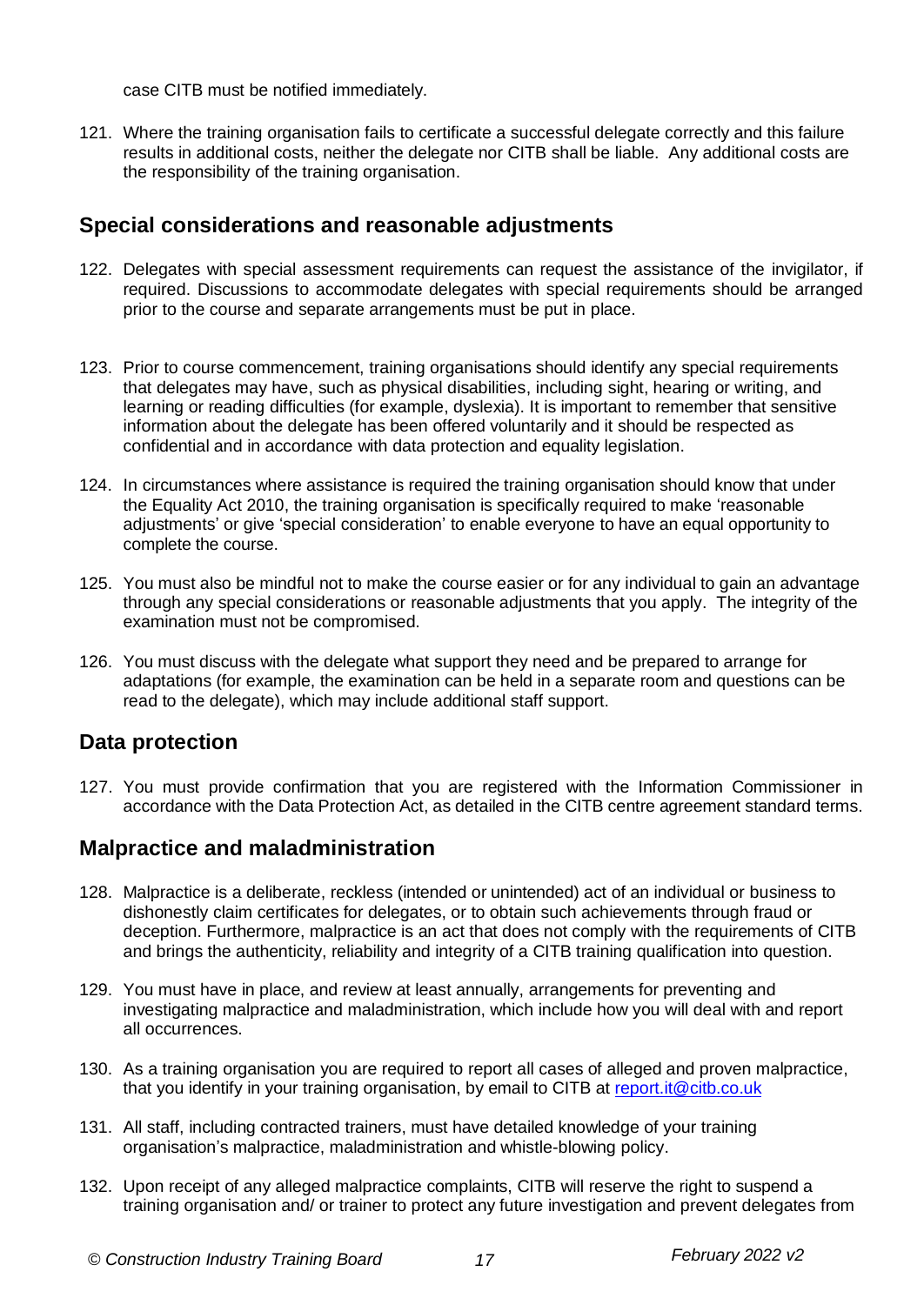being disadvantaged. In the case of trainers other training organisations will be notified of the suspension and the suspension will be applied to those approvals. The suspension is a neutral act to protect the training organisation and site safety plus scheme.

- 133. CITB will appoint an independent member of staff to carry out the compliance investigation. This may include training organisation visits, staff interviews, delegate interviews and a review of all relevant paperwork.
- 134. A letter of the investigation will be sent to the training organisation manager and CITB's approval and compliance manager. This will include any actions required by the training organisation.
- 135. In the event of any withdrawal of approval (voluntary or not) you must ensure delegates are not disadvantaged.
- 136. You must make provision for all paperwork to be stored and accessible for a period of three years. CITB can help you with this.
- 137. You must make provision for delegates that are still active on training courses. You must ensure that delegates have given permission for their personal details to be passed to a new training organisation, prior to the withdrawal.
- 138. If you fail to co-operate with CITB at any stage of the investigation process, this will result in any suspension being extended or termination of the training organisation.
- 139. If anyone is implicated in a case of malpractice that is upheld by CITB, their CITB approval will be removed for all training organisations approved by CITB.
- 140. In the event that CITB must carry out re-training as a result of malpractice the centre shall be liable for the cost of the re-training.
- 141. If, in the reasonable opinion of CITB that widespread malpractice, maladministration and/or fraud has occurred at an address/premises, that address/premises will no longer receive course approval for the delivery of CITB courses. This could include, but is not limited to, an address of a training organisation who has previously been terminated for malpractice, maladministration and/or fraud.

#### <span id="page-17-0"></span>**Conflicts of interest**

- 142. You are required to maintain an up-to-date conflict of interest policy and a log that details the conflict and mitigation taken to manage conflicts.
- 143. A conflict or perceived conflict can be defined as a situation in which a person has a private or personal interest, sufficient to appear to influence the objective exercise of his or her official duties as, for example, a trainer's family member or a company employee.
- 144. Trainers who work for more than one training organisation must declare this information to any new or existing training organisation they work for.
- 145. Details of any conflict of interest must be recorded on the training organisation's conflict of interest log and be made available to the senior quality consultant for audit on the annual visit.

## <span id="page-17-1"></span>**Code of conduct**

146. CITB expects its staff to conduct themselves with integrity, impartiality and honesty. Dealings with customers are expected to be completed sympathetically, efficiently, promptly (within stated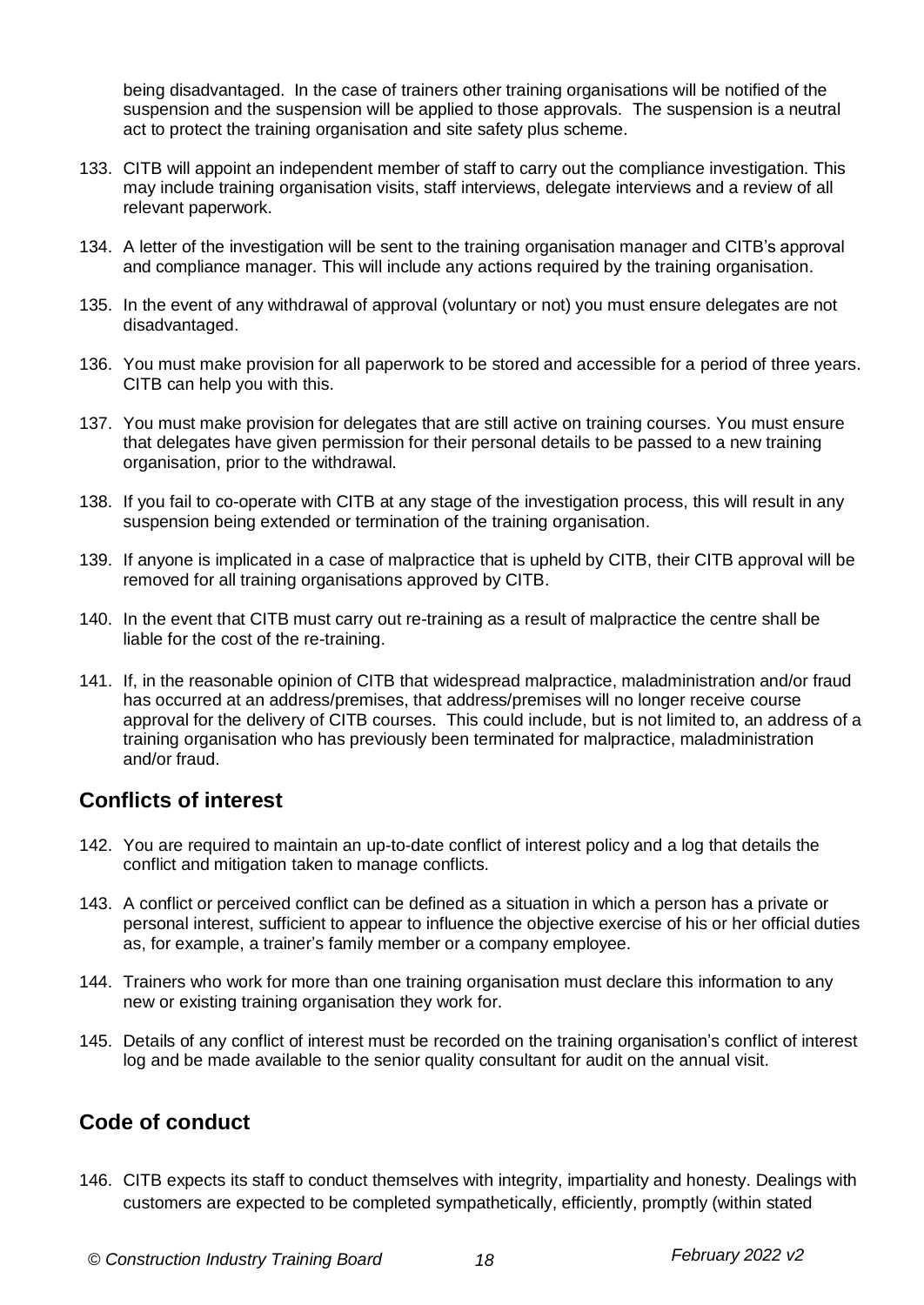timescales, where applicable) and without bias.

147. This behaviour is also expected to be reflected by the training organisation's staff and associated personnel in their dealings with CITB staff. As a result, CITB will take appropriate action if this is found to fall below our expectations.

#### <span id="page-18-0"></span>**Modern slavery**

- 148. Section 54 of the Modern Slavery Act 2015 sets requirements for large, commercial organisations to produce an annual slavery and human trafficking statement. CITB's statement is published on the CITB website at [www.citb.co.uk.](http://www.citb.co.uk/)
- 149. Any training organisation that meets the requirements set out in Section 54 of the Modern Slavery Act 2015 would be required to have in place their own statement covering the areas listed within the Act.
- 150. For smaller organisations, it is expected that you are aware of the steps being taken by CITB in this area and will be familiar with the contents of the Act, taking reasonable actions to comply.

## <span id="page-18-1"></span>**Use of languages**

- 151. All courses must be delivered in English. Delegates must, therefore, be competent in English at the level required to do their job before their course commences.
- 152. Interpreters and translators must not be used for any part of the course qualification or examination.
- 153. Trainers are responsible for reporting to the training organisation anyone who does not meet this requirement and ceasing the course delivery for those individuals who do not speak English.

# <span id="page-18-2"></span>**Cancellation of courses**

154. Training organisations should ensure that any Site Safety Plus courses, that have been notified to CITB but that do not take place, are cancelled prior to the planned commencement of the course. Cancellation should be by email to [sitecourses@citb.co.uk](mailto:sitecourses@citb.co.uk) and [quality.assurance@citb.co.uk](mailto:quality.assurance@citb.co.uk) and records must be kept as evidence for quality assurance audits. Failure to notify any course cancellation may incur a cost where a quality assurance visit has been aborted as a result of the failure to notify the cancellation. This will be charged at the standard day rate.

## <span id="page-18-3"></span>**Withdrawal of approval (course or organisation)**

- 155. If you wish to withdraw from course delivery or training organisation approval, you must ensure that you have:
- given CITB appropriate notice, as detailed in the agreement in writing, prior to taking any action
- completed all relevant courses and claimed all certificates prior to closure
- made provision to store all records for a period of three years
- allowed access to CITB if the training organisation is closing.

156. If the training organisation is removing a course, all records of that course must be kept until your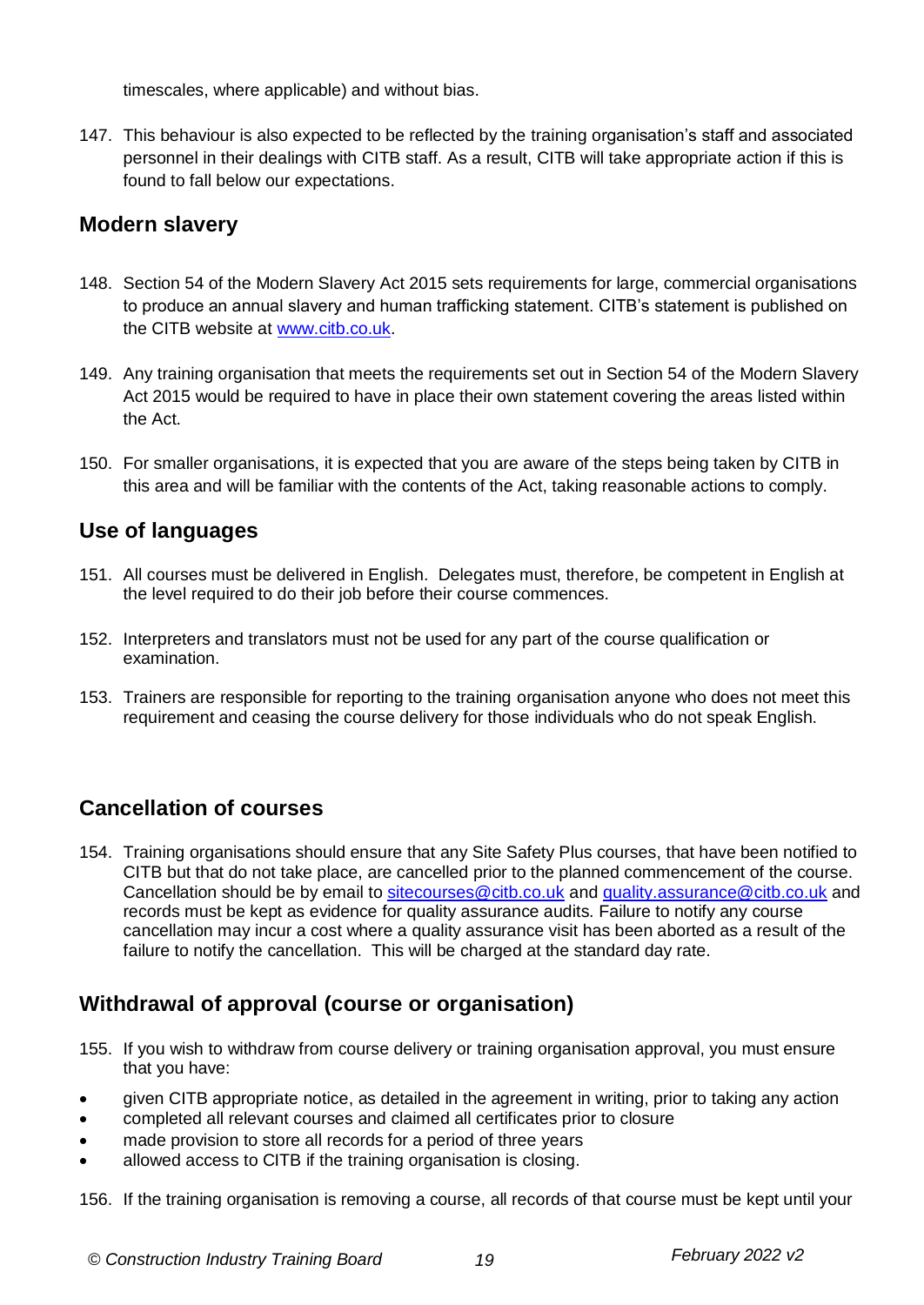next quality audit from CITB and for a minimum of three years after the visit.

#### <span id="page-19-0"></span>**Appeals, complaints and enquiries**

- 157. You must have a publicly available, documented complaints and appeals policy and procedure in place and be able to demonstrate how delegates are informed of the process.
- 158. The procedure must have a formal process, with documented timescales and an opportunity for escalation if the appeal is not resolved.
- 159. All appeals must be formally acknowledged upon receipt, and conclusions formally communicated to all those involved at the close of the appeal.
- 160. Delegates must exhaust the training organisation's appeal process prior to involving CITB. CITB will, in any event, always ask for the centre's conclusion to any appeal prior to commencing its own review.
- 161. If the complaint or appeal cannot be resolved by the training organisation, the dispute should be put in writing to:

Approval and Compliance Manager CITB Quality Assurance Team Sand Martin House **Peterborough** PE2 8TY

- 162. Your appeal will normally be heard within 10 working days of receipt. The nature and complexity of the appeal may necessitate this period being extended. Unless alternative arrangements have been made with the agreement of the quality and verification manager, any decision (and resultant action) will remain in place until the appeal decision has been communicated to you in writing.
- 163. You must record and make available for audit, during your senior quality consultant's visit, any complaints or appeals made at your training organisation since your last quality audit.
- 164. If you have any enquires regarding CITB Site Safety Plus courses, please contact our customer co-ordinator team who will assist you with your enquiry. You can contact the customer coordinator team on 0344 994 4020 or [sitecourses@citb.co.uk](mailto:sitecourses@citb.co.uk)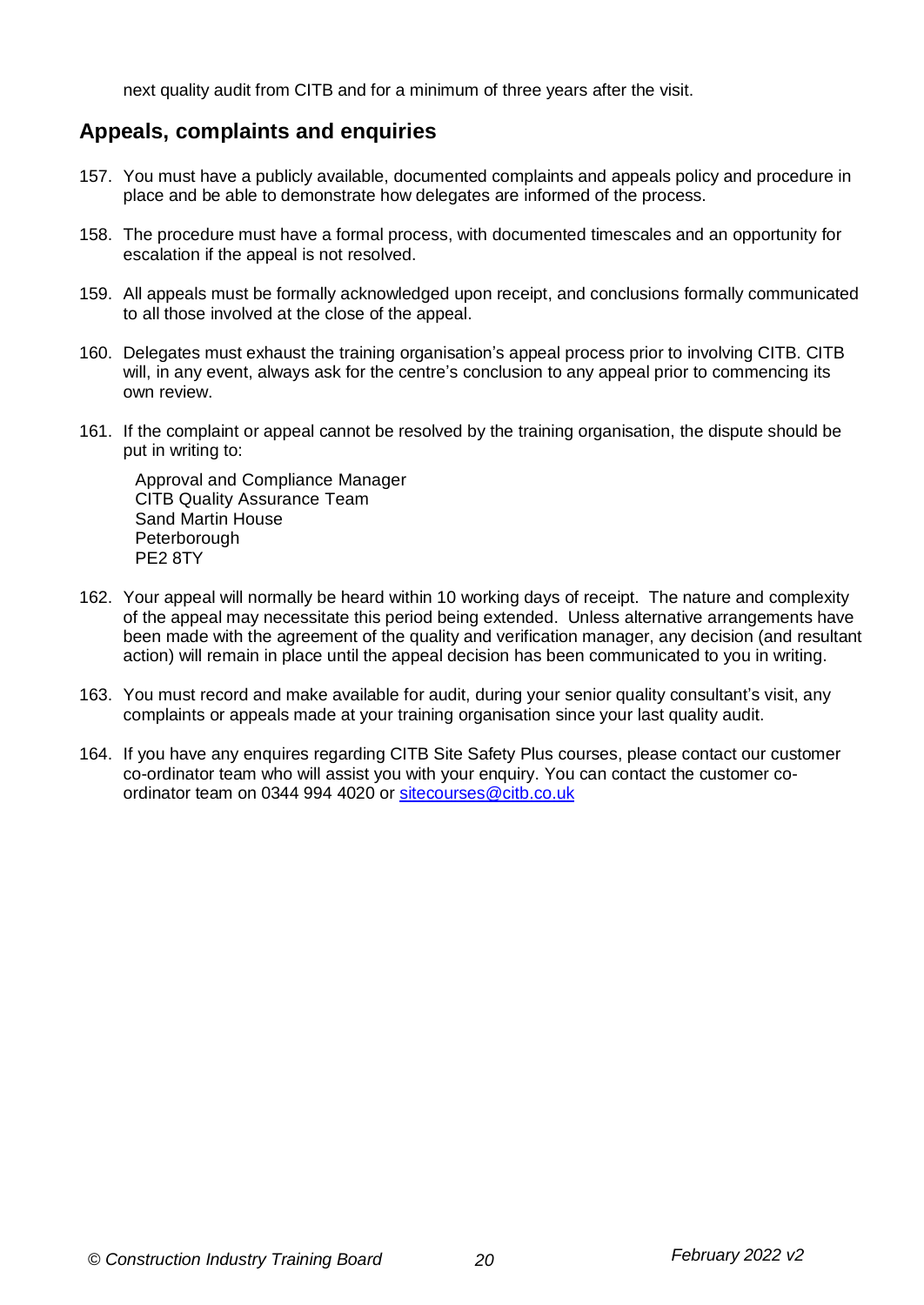# <span id="page-20-1"></span><span id="page-20-0"></span>**Appendix 1 –Training organisation approval criteria Management systems**

| Reference | Approval criteria                                                                                                                                                                                                                                                                      | <b>Examples</b>                                                                                                                                                                                                                                                                                                                                                                                                                                                                              | <b>Risk</b><br>scoring)        |
|-----------|----------------------------------------------------------------------------------------------------------------------------------------------------------------------------------------------------------------------------------------------------------------------------------------|----------------------------------------------------------------------------------------------------------------------------------------------------------------------------------------------------------------------------------------------------------------------------------------------------------------------------------------------------------------------------------------------------------------------------------------------------------------------------------------------|--------------------------------|
| 1.1       | Annually reviewed policies are<br>in place that detail how the<br>training organisation will<br>operate effectively and meet the<br>agreed requirements for the<br>Site Safety Plus scheme<br>(All changes are communicated<br>to the relevant parties -<br>delegates, staff and CITB) | Booking process<br><b>Organisational Chart</b><br>Safeguarding<br>٠<br>Appeals and complaints<br>Reasonable adjustments<br>and special<br>considerations<br>Invigilation of<br>examinations<br>Health and safety<br>Malpractice/<br>$\bullet$<br>maladministration<br>Whistleblowing<br>$\bullet$<br><b>Conflicts of interest</b><br>$\bullet$<br>Internal quality assurance<br>documentation<br>Equal opportunities and<br>diversity. (E, O and D)<br>Service level agreements<br>(para 11) | $\overline{2}$                 |
| 1.2       | Insurances are in place to the<br>values not less than those set<br>out in the CITB standard terms<br>(Paragraph 13)                                                                                                                                                                   | Evidence of valid:<br>employer liability<br>public liability<br>professional indemnity                                                                                                                                                                                                                                                                                                                                                                                                       | 5<br>(Automatic<br>suspension) |
| 1.3       | The training organisation<br>carries out and records due<br>diligence checks for delivery<br>staff to ensure suitability and<br>that they meet the requirements<br>of the Scheme Rules<br>Evidence of these checks and<br>staff details and qualifications<br>are available for audit  | Records of checks made<br>Trainer qualifications and<br>CV (see para 21-28)<br>Declarations from trainers<br>confirming their<br>understanding of scheme<br>rules                                                                                                                                                                                                                                                                                                                            | $\overline{2}$                 |
| 1.4       | The training organisation keeps<br>CITB up to date with any<br>changes that could affect<br>delivery or status of the training<br>organisation. Guidance is<br>sought if any uncertainty exists                                                                                        | Records of updates<br>provided<br>Scheme rules and lesson<br>plans                                                                                                                                                                                                                                                                                                                                                                                                                           | 1                              |
| 1.5       | The training organisation<br>submits all required details<br>accurately to the construction<br>training register within the<br>stated timescales                                                                                                                                       | Records of timely,<br>accurate submissions                                                                                                                                                                                                                                                                                                                                                                                                                                                   | 1                              |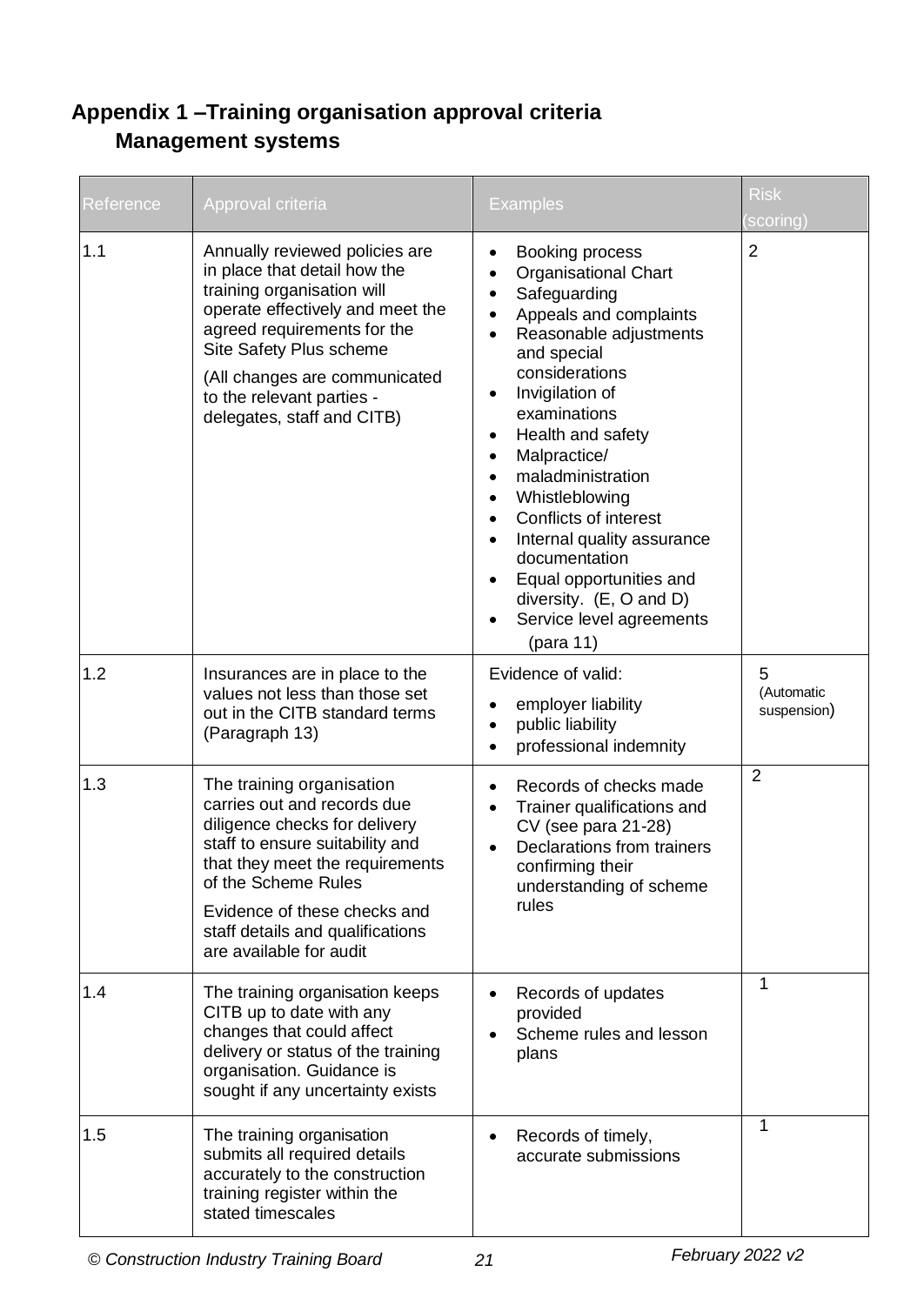| Reference | Approval criteria                                                                                                                                                                                                                                                                                                                                                 | <b>Examples</b>                                                                                                                                                                      | <b>Risk</b><br>(RAG) |
|-----------|-------------------------------------------------------------------------------------------------------------------------------------------------------------------------------------------------------------------------------------------------------------------------------------------------------------------------------------------------------------------|--------------------------------------------------------------------------------------------------------------------------------------------------------------------------------------|----------------------|
| 1.6       | The training organisation must<br>maintain auditable, accurate<br>records and provide access to<br>CITB on request (including<br>training organisation premises,<br>training delivery locations and<br>staff)                                                                                                                                                     | For all courses you must have:<br>Schemes of work<br>Lesson plans<br>Staff<br>Delegate information<br>Quality assurance<br>$\bullet$                                                 | $\overline{2}$       |
| 1.7       | The training organisation has<br>clearly<br>written operating procedures,<br>covering all aspects of the<br>training delivery and related<br>administration activities<br>Any conflicts of interest are<br>identified and documented, with<br>steps taken to minimise risk in<br>the delivery. Where risk cannot<br>be minimised, guidance is sought<br>from CITB | Operating procedures<br>$\bullet$<br>related to training<br>organisation delivery<br>Conflict of interest's policy<br>٠<br>Organisational chart<br>Appeals & Complaints<br>$\bullet$ | 1                    |
| 1.8       | Individual agreement (or opt out)<br>is gained from prospective<br>delegates or delegates to allow<br>the use of personal data for the<br>purpose of the CITB, CTR and<br>ATO, meeting current legislative<br>requirements<br>Confirmations to be available for<br>audit                                                                                          | Delegate confirmations of<br>$\bullet$<br>agreement are available<br>and kept for a period not<br>less than five and a half<br>years?                                                | 2                    |
| 1.9       | Actions arising from CITB quality<br>interventions are shared with<br>relevant staff and completed<br>within agreed timescales<br>Contact is made with CITB to<br>advise where action plans cannot<br>be met to gain advice and<br>guidance                                                                                                                       | Evidence of closure of<br>$\bullet$<br>actions<br>Meeting minutes<br>$\bullet$<br>Changed processes<br>Improved records                                                              | $\overline{2}$       |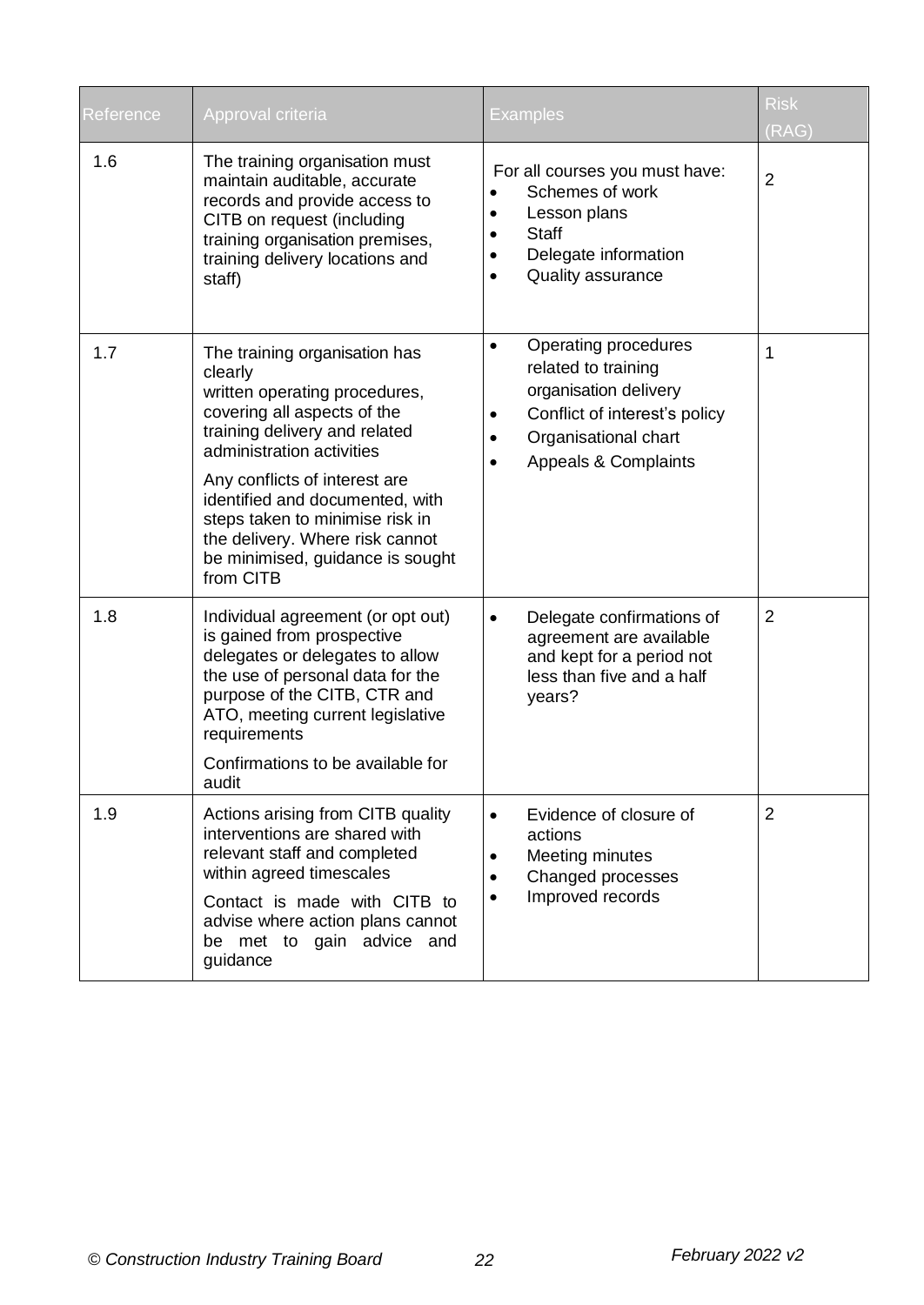# <span id="page-22-1"></span><span id="page-22-0"></span>**Appendix 1 –Training organisation approval criteria Resources**

| Reference | Approval criteria                                                                                                                                                                                                                                  | Examples                                                                                                                                                                                                          | <b>Risk</b><br>(RAG) |
|-----------|----------------------------------------------------------------------------------------------------------------------------------------------------------------------------------------------------------------------------------------------------|-------------------------------------------------------------------------------------------------------------------------------------------------------------------------------------------------------------------|----------------------|
| 2.1       | Sufficient qualified staff are in<br>place to meet the demands of<br>delivery, as specified in the<br><b>Scheme Rules</b>                                                                                                                          | Number will be determined by:<br>Delegate numbers<br><b>Scheme Rules</b>                                                                                                                                          | 2                    |
| 2.2       | Training organisation staff have<br>clearly defined roles, are aware<br>of their responsibilities and are<br>kept<br>up to date with relevant changes<br>Relevant CPD activities are<br>undertaken and recorded for<br>training organisation staff | Role descriptions<br>$\bullet$<br>Organisational chart<br>$\bullet$<br>Meeting minutes and/or<br>$\bullet$<br>records of internal<br>communication<br>CPD records                                                 | $\overline{2}$       |
| 2.3       | Required physical resources,<br>listed by the Scheme Rules, are<br>in place and meet any given<br>specification<br>Current UK health, safety and<br>welfare regulations are followed,<br>along with any relevant industry<br>best practice         | Physical resources, as<br>$\bullet$<br>directed by the standard<br>and Scheme Rules<br>Tools and equipment<br><b>Classroom facilities</b><br><b>Standardised Schemes of</b><br>$\bullet$<br>work and lesson plans | $\overline{2}$       |
| 2.4       | Health, safety and welfare<br>systems are in place to protect<br>training organisations staff,<br>delegates and others. These are<br>reviewed and maintained                                                                                       | <b>Risk assessments</b><br>Method statements<br>$\bullet$<br>Health and safety policy<br>$\bullet$<br>Health and safety audits<br>$\bullet$<br>and records of updates<br>Maintenance records                      | $\overline{2}$       |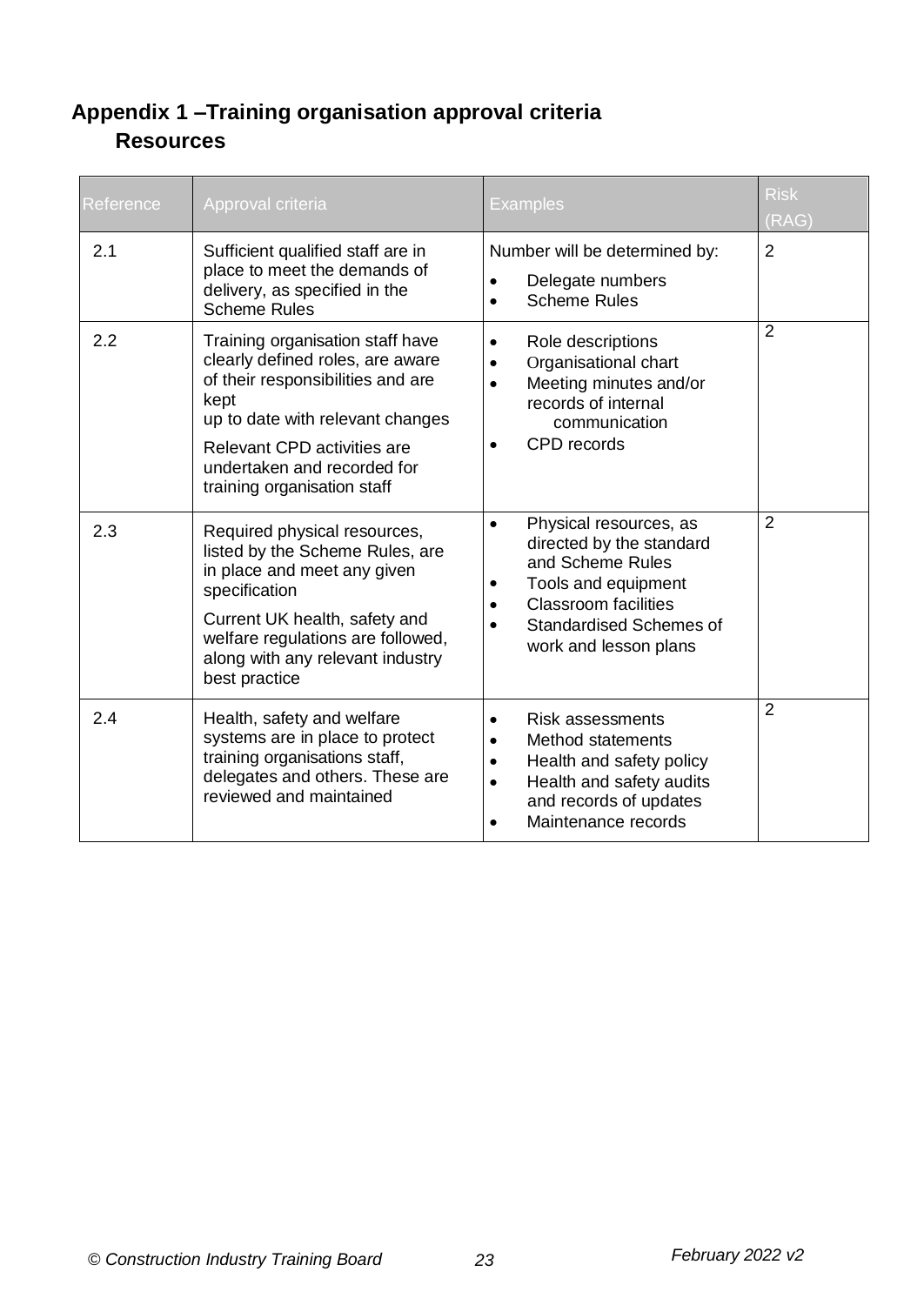# <span id="page-23-1"></span><span id="page-23-0"></span>**Appendix 1 –Training organisation approval criteria Delegates**

| Reference | Approval criteria                                                                                                                                                                                                                                                                                                                                                                                                                 | <b>Examples</b>                                                                                                                                                                            | <b>Risk</b><br>(RAG)           |
|-----------|-----------------------------------------------------------------------------------------------------------------------------------------------------------------------------------------------------------------------------------------------------------------------------------------------------------------------------------------------------------------------------------------------------------------------------------|--------------------------------------------------------------------------------------------------------------------------------------------------------------------------------------------|--------------------------------|
| 3.1       | Information submitted to the<br>construction training directory is<br>accurate, allowing employers and<br>delegates to make informed<br>decisions on the content of the<br>training course                                                                                                                                                                                                                                        | Course information held of<br>$\bullet$<br>the CTD that accurately<br>describes the training<br>being offered                                                                              | $\overline{2}$                 |
| 3.2       | All delegates undergo initial<br>assessment to accurately identify<br>course suitability and, where any<br>special requirements or<br>reasonable adjustments are<br>required, records are kept<br>identified<br>Any<br>needs<br>are<br><b>CITB</b><br>recorded. The<br>equal<br>reasonable<br>opportunities and<br>adjustments policy and Scheme<br><b>Rules</b><br>followed,<br>are<br>where<br>possible, to provide fair access | Delegate initial<br>$\bullet$<br>assessment results and<br>records of any adjustments<br>made.<br>Records of delegates<br>having met all pre-course<br>requirements e.g.<br>eLearning.     | 1                              |
| 3.3       | Delegates undertake a suitable<br>and sufficient induction for the<br>training being provided. Accurate<br>records are kept (including<br>Delegate ID)                                                                                                                                                                                                                                                                            | Records of delegate<br>$\bullet$<br>inductions                                                                                                                                             | 1                              |
| 3.4       | Training, assessment and<br>delivery is undertaken in English                                                                                                                                                                                                                                                                                                                                                                     | Initial assessment records<br>٠<br>Induction records<br>$\bullet$<br>Internal QA monitoring<br>$\bullet$<br>records of delivery                                                            | 5<br>(Automatic<br>suspension) |
| 3.5       | Delegates are made aware of the<br>organisation's appeals and<br>complaints procedure. Access is<br>given without the need for<br>request                                                                                                                                                                                                                                                                                         | Complaints and appeals<br>٠<br>procedures<br>Delegate induction records<br>$\bullet$<br>Feedback from employers<br>٠<br>and delegates<br>Records of appeals and<br>$\bullet$<br>complaints | 1                              |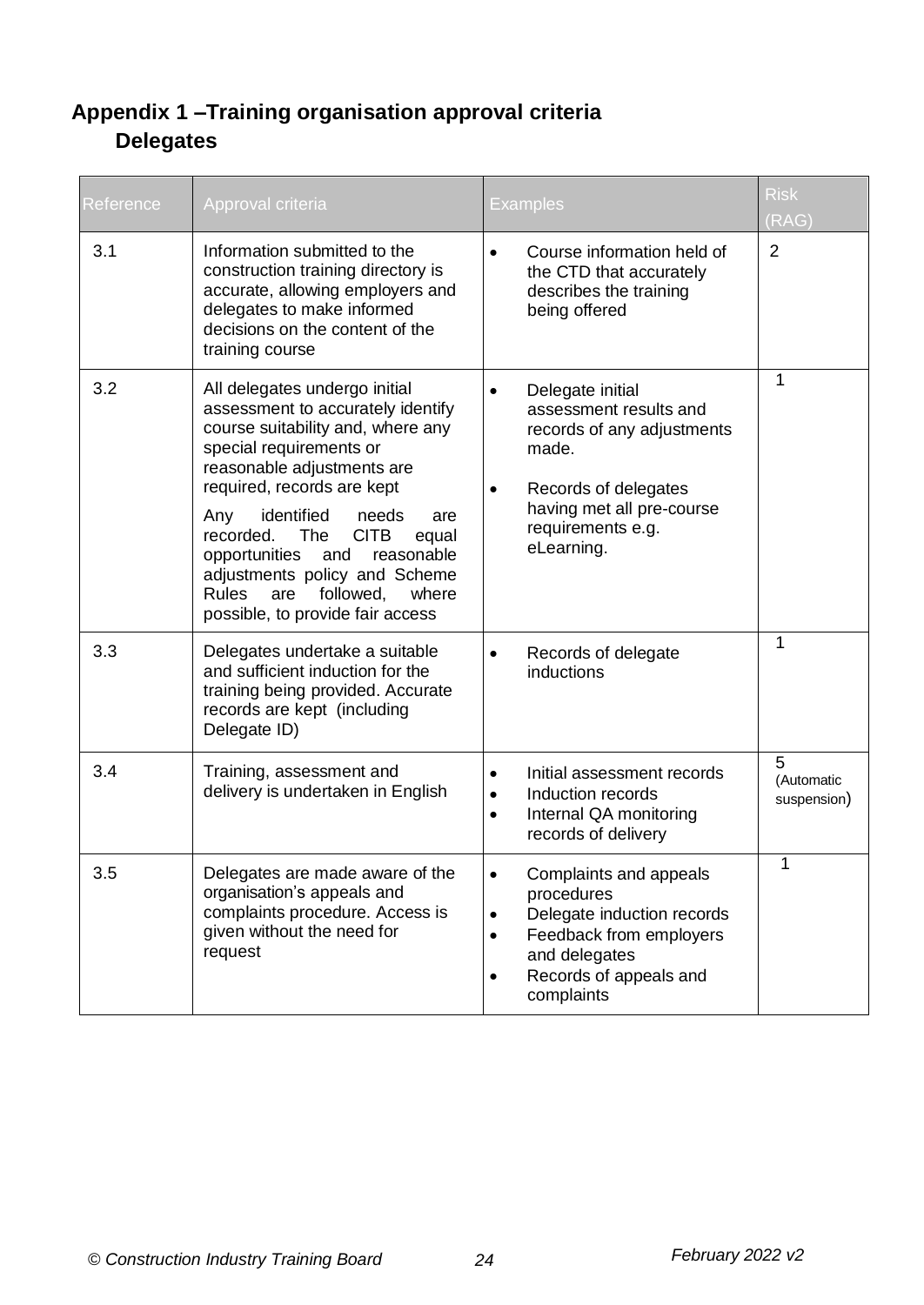# <span id="page-24-1"></span><span id="page-24-0"></span>**Appendix 1 –Training organisation approval criteria Quality management systems**

| Reference | Approval criteria                                                                                                                                                                                                                                            | <b>Examples</b>                                                                                                                                                                                                              | <b>Risk</b><br>(RAG)           |
|-----------|--------------------------------------------------------------------------------------------------------------------------------------------------------------------------------------------------------------------------------------------------------------|------------------------------------------------------------------------------------------------------------------------------------------------------------------------------------------------------------------------------|--------------------------------|
| 4.1       | Quality management systems<br>are clearly documented and<br>cover all aspects of the<br>organisation's processes                                                                                                                                             | QMS systems that monitor:<br>administration (CTR and<br>CTD use)<br>staff requirements<br>induction and initial<br>assessment<br>training delivery<br>٠<br>certification<br>$\bullet$<br>delegate and employer<br>experience | 1                              |
| 4.2       | The training organisation has in<br>place suitably qualified staff to<br>carry out<br>quality<br>monitoring<br>activities                                                                                                                                    | Staff requirements, as<br>$\bullet$<br>stated in the Scheme<br><b>Rules</b>                                                                                                                                                  | 5<br>(Automatic<br>suspension) |
| 4.3       | Records of quality monitoring are<br>maintained in line with agreed<br>QMS requirements and auditing,<br>and are available for review                                                                                                                        | Quality monitoring records;<br>quality policy<br>audit plans and<br>٠<br>schedules<br>audit reports and actions<br>observations of delivery<br>delegate interviews                                                           | $\overline{2}$                 |
| 4.4       | Quality monitoring activity<br>ensures that Scheme Rules are<br>consistently followed by the<br>delivery team<br>Records of training demonstrate<br>full completion of course<br>requirements                                                                | Records of training<br>$\bullet$<br>delivery<br><b>Quality monitoring</b><br>$\bullet$<br>records                                                                                                                            | $\overline{2}$                 |
| 4.5       | Quality monitoring systems and<br>processes are regularly<br>reviewed, with improvements<br>made, where needed<br>Actions from CITB quality<br>interventions are actioned and<br>used to update internal<br>processes to avoid repetition or<br>reoccurrence | Evidence of review and<br>$\bullet$<br>updates of quality<br>systems<br>Evidence of closure of<br>agreed CITB quality<br>interventions                                                                                       | 1                              |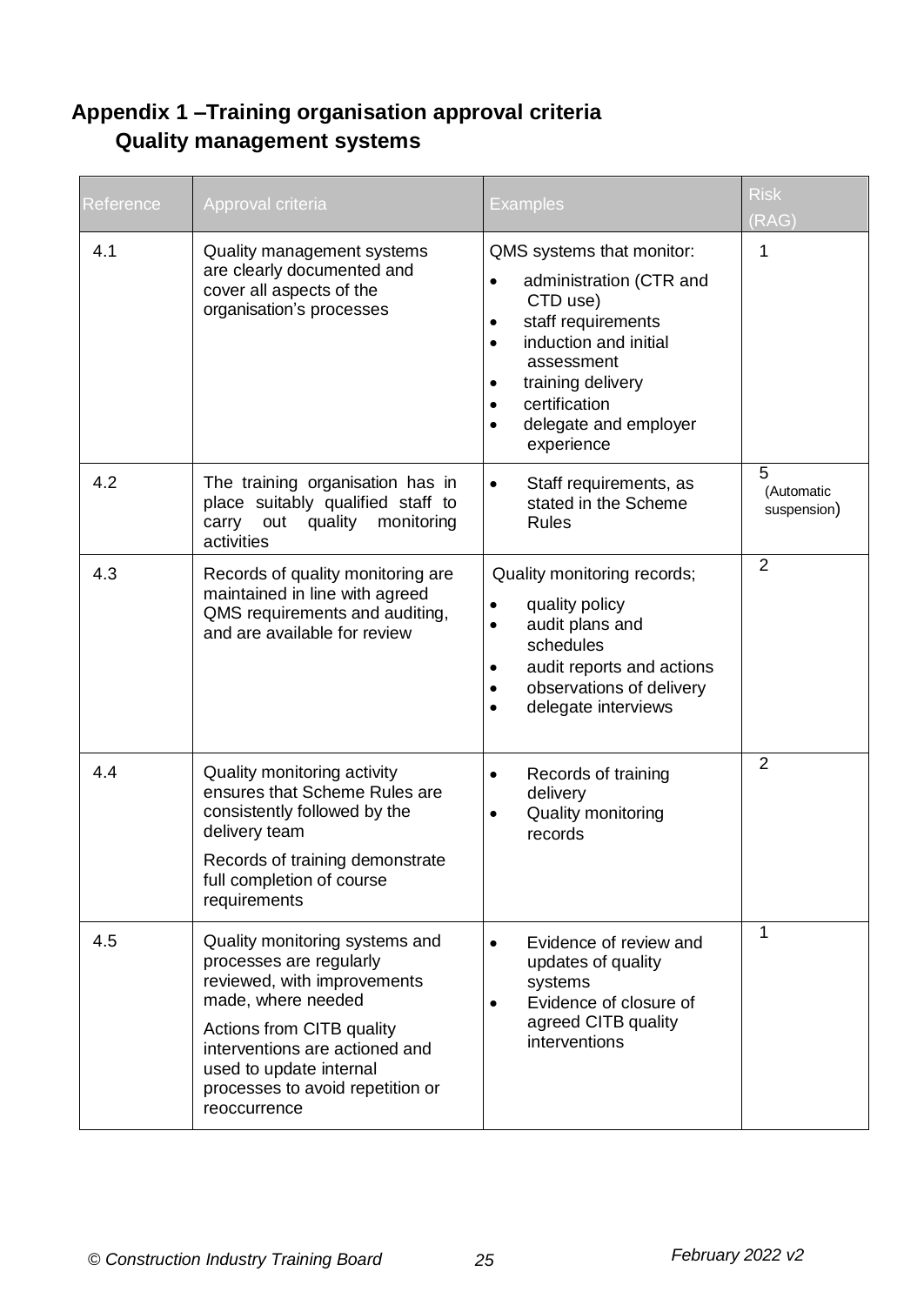# <span id="page-25-1"></span><span id="page-25-0"></span>**Appendix 1 –Training organisation approval criteria Records**

| Reference | Approval criteria                                                                                                                                                                                                                                           | <b>Examples</b>                                                                                                                                               | <b>Risk</b><br>(RAG) |
|-----------|-------------------------------------------------------------------------------------------------------------------------------------------------------------------------------------------------------------------------------------------------------------|---------------------------------------------------------------------------------------------------------------------------------------------------------------|----------------------|
| 5.1       | The training organisation<br>reviews equality and diversity<br>data and other related statistical<br>data (achievement), making<br>changes, if required, to<br>overcome any identified barriers<br>or possible discrimination                               | Evidence of data collection,<br>review and relevant<br>changes, for example:<br>data review<br>$\bullet$<br>meeting minutes<br>$\bullet$<br>procedure changes | 1                    |
| 5.2       | The training organisation<br>collects and records delegate<br>feedback<br>This is regularly reviewed and<br>used to improve the quality of<br>delivery                                                                                                      | Evidence of:<br>delegate feedback<br>record of changes made<br>$\bullet$<br>action taken as a result of<br>feedback                                           | $\mathbf 1$          |
| 5.3       | The training organisation will<br>have a process that ensures<br>delegates are made aware of<br>the requirement to provide<br>photographic identification on<br>the first day of the course                                                                 | Evidence of:<br>process and procedure<br>pre-course information and<br>joining instructions<br>staff training records                                         | 1                    |
| 5.4       | The trainer shall capture<br>evidence of the photographic<br>identification and must include<br>as a minimum;<br>ID Description;<br>Last 4 numbers of the<br>identification or photocopy of<br>identification should there be no<br>identification numbers. | Evidence of:<br>Photographic Identification<br>Log                                                                                                            | 2                    |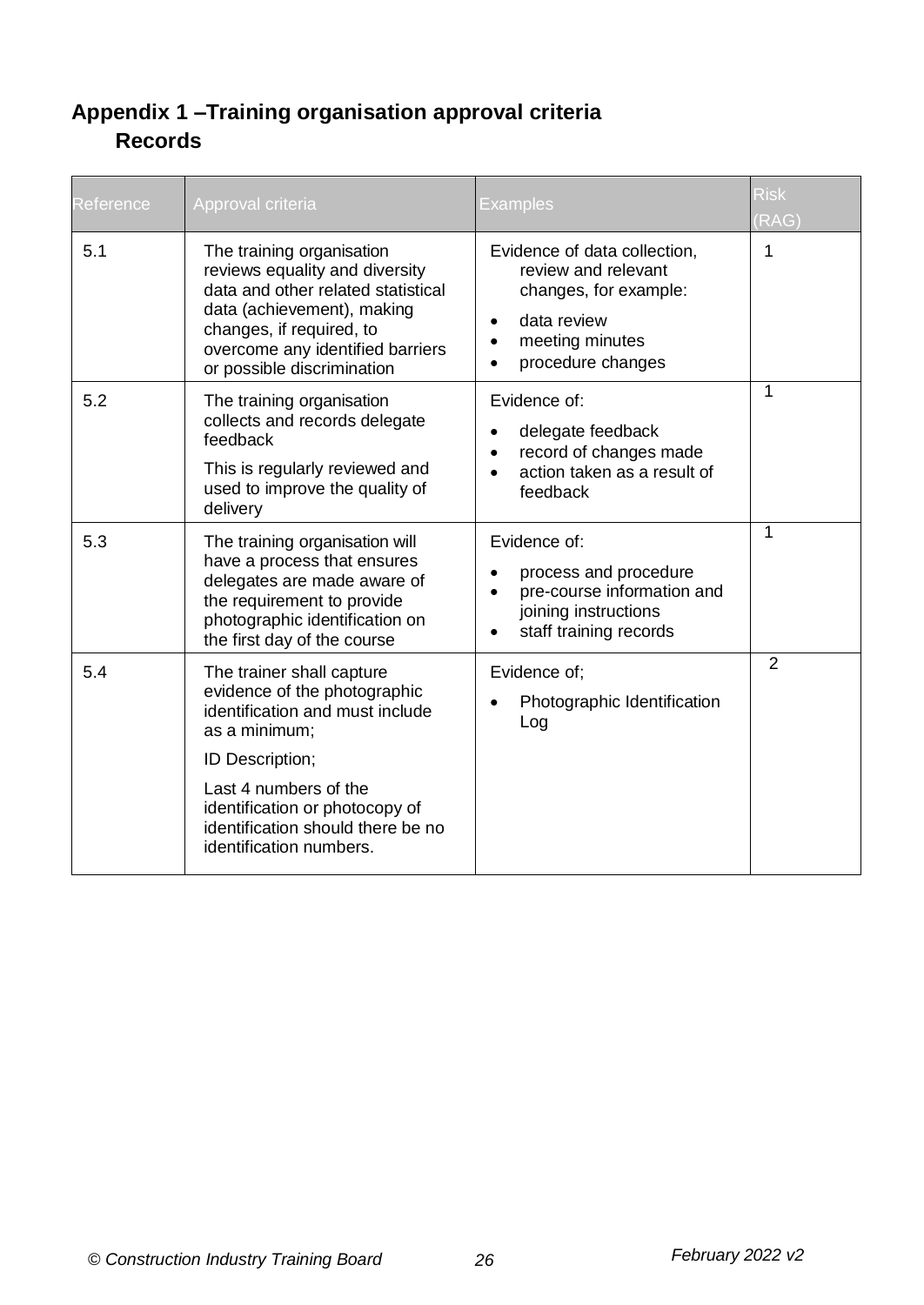## <span id="page-26-0"></span>**Appendix 2 – Corrective actions**

Upon the conclusion of a CITB quality intervention, where it has been found that the centre is not compliant with Appendix 1, CITB will issue a corrective action. The corrective action will be based on an aggregate of each of the non-conformances identified during the intervention.

#### **Corrective actions required**

This will not affect the training organisation's ability to deliver the Site Safety Plus courses they are approved for. An action plan will be issued by the CITB senior quality consultant, detailing the required action to be undertaken to become compliant with the approval criteria. This will be time-bound with clear target dates for completion.

#### **Suspension of training organisation status**

Due to the severity of the areas identified as requiring attention, the training organisation will have, where possible, time-bound actions that will be provided by the CITB senior quality consultant. These will require completion before access rights are re-instated, returning the training organisation to being compliant with the Appendix 1 approval criteria.

#### **Persistence and reoccurrences**

In situations where you fail to meet a given action or consistently demonstrate the same shortfall, CITB reserves the right to escalate the level of action applied to the organisation status.

For the avoidance of doubt, this also includes repeated instances of the same non-compliance.